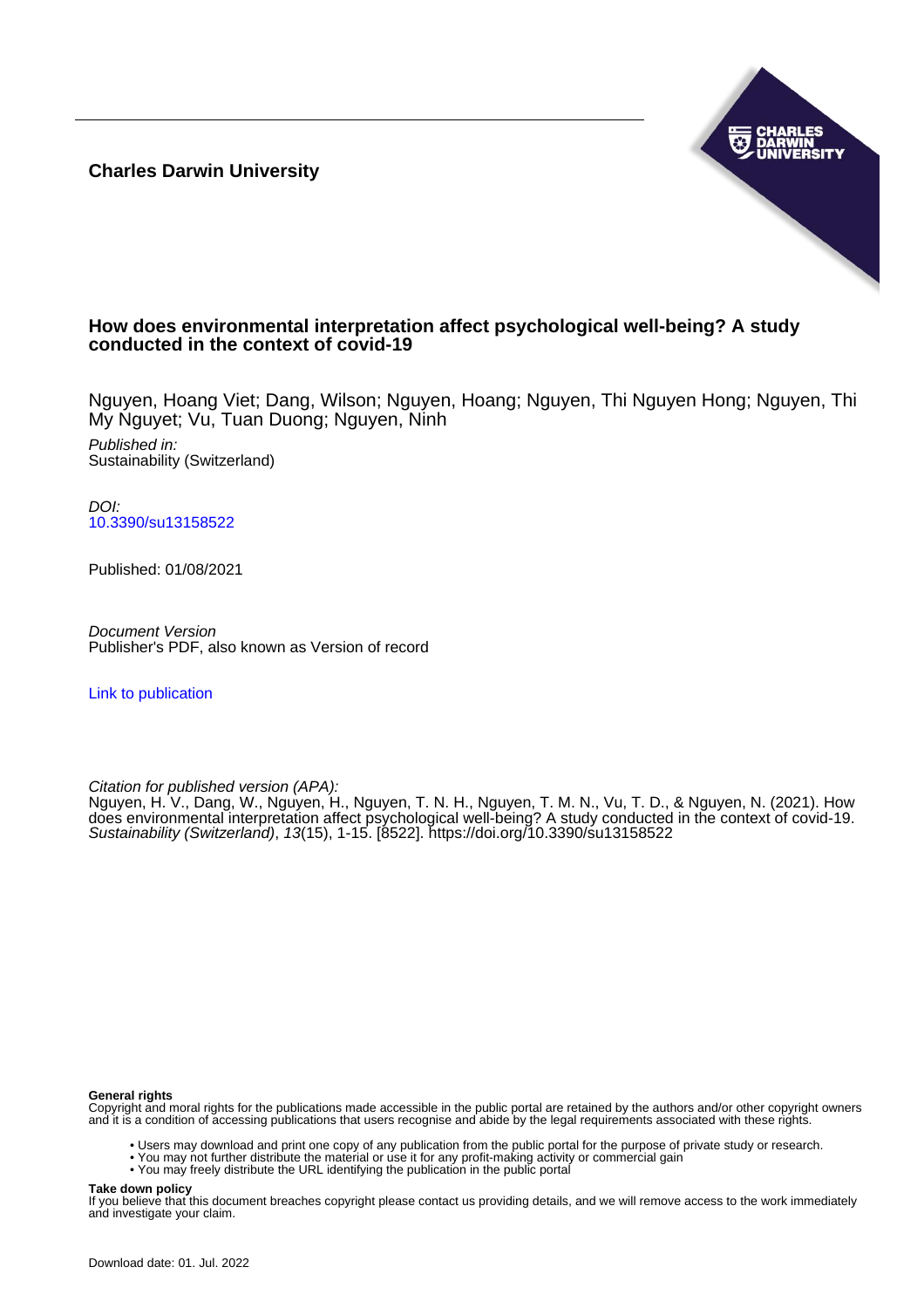

*Article*



# **How Does Environmental Interpretation Affect Psychological Well-Being? A Study Conducted in the Context of COVID-19**

**Hoang Viet Nguyen 1,[\\*](https://orcid.org/0000-0002-6491-013X) , Wilson Dang <sup>2</sup> , Hoang Nguyen <sup>1</sup> , Thi Nguyen Hong Nguyen <sup>3</sup> , Thi My Nguyet Nguyen <sup>4</sup> , Tuan Duong Vu [4](https://orcid.org/0000-0002-1525-6979) and Ninh Nguyen 5,6**

- <sup>1</sup> Board of Rectors, Thuongmai University, Hanoi 100000, Vietnam; nguyenhoang@tmu.edu.vn
- <sup>2</sup> Department of Business Administration, Dong Nai Technology University, Bien Hoa 810000, Vietnam; wilsondang76@gmail.com
- <sup>3</sup> Faculty of Hospitality-Tourism, Thuongmai University, Hanoi 100000, Vietnam; hongntn@tmu.edu.vn<br><sup>4</sup> Department of Strategic Management, Eaculty of Business Administration, Thuongmai University <sup>4</sup> Department of Strategic Management, Faculty of Business Administration, Thuongmai University,
- Hanoi 100000, Vietnam; mynguyet@tmu.edu.vn (T.M.N.N.); vutuanduong@tmu.edu.vn (T.D.V.)
- <sup>5</sup> Asia Pacific College of Business and Law, Charles Darwin University, Darwin City, NT 0800, Australia; ninh.nguyen@cdu.edu.au or ninhnguyen@tmu.edu.vn
- <sup>6</sup> Business Sustainability Research Group, Thuongmai University, Hanoi 100000, Vietnam
- **\*** Correspondence: nhviet@tmu.edu.vn; Tel.: +84-4-3764-3219

**Abstract:** The COVID-19 crisis has challenged and generated severe impact on the global society, economy, and environment. Under this pandemic context, governments and organizations around the world have issued and strengthened environmental policies and regulations to protect the environment and human health. However, the extant knowledge about how people's interpretation of environmental policies and regulations influence their psychological well-being in the context of the COVID-19 pandemic is still limited. This study, therefore, investigates the impact of environmental interpretation on psychological well-being with the mediating role of environmentally responsible behavior and the moderating role of psychological contract violation. Using the data from a large sample of 960 residents in China, results of structural equation modeling show a positive relationship between environmental interpretation and psychological well-being, and this relationship is mediated by environmentally responsible behavior. Notably, psychological contract violation has a moderating effect on the indirect effect of environmental interpretation on psychological well-being via environmentally responsible behavior. These findings have several important implications for policymakers in environmental sustainability and pandemic planning.

**Keywords:** environmental interpretation; psychological well-being; environmentally responsible behavior; psychological contract violation; COVID-19

#### **1. Introduction**

Coronavirus (COVID-19) was first identified in late 2019 in the province of Wuhan in China. The WHO declared the outbreak of the pandemic in March 2020. More than 173 million cases of COVID-19 have been identified globally as of June 2021 [\[1\]](#page-13-0). The pandemic has engendered tremendous damage to the world. Specifically, global social and economic systems have been largely disrupted for a long time. Social media has reported that several events, e.g., sporting, religious, entertainment, and cultural events, have been canceled and postponed as a result of the pandemic. Business and education activities have also been seriously affected such that most universities and business firms have been closed in more than 172 countries [\[2\]](#page-13-1). The COVID-19 pandemic continues to be the largest threat and challenge for people around the world in 2021 [\[3,](#page-13-2)[4\]](#page-13-3).

Given the severity of the COVID-19 crisis, governments and organizations around the world have issued and strengthened regulations and restrictions with the hope to prevent and reduce the impact of the pandemic. Some notable initiatives include hand



**Citation:** Nguyen, H.V.; Dang, W.; Nguyen, H.; Nguyen, T.N.H.; Nguyen, T.M.N.; Vu, T.D.; Nguyen, N. How Does Environmental Interpretation Affect Psychological Well-Being? A Study Conducted in the Context of COVID-19. *Sustainability* **2021**, *13*, 8522. [https://](https://doi.org/10.3390/su13158522) [doi.org/10.3390/su13158522](https://doi.org/10.3390/su13158522)

Academic Editor: Serik Meirmanov

Received: 10 June 2021 Accepted: 27 July 2021 Published: 30 July 2021

**Publisher's Note:** MDPI stays neutral with regard to jurisdictional claims in published maps and institutional affiliations.



**Copyright:** © 2021 by the authors. Licensee MDPI, Basel, Switzerland. This article is an open access article distributed under the terms and conditions of the Creative Commons Attribution (CC BY) license (https:/[/](https://creativecommons.org/licenses/by/4.0/) [creativecommons.org/licenses/by/](https://creativecommons.org/licenses/by/4.0/)  $4.0/$ ).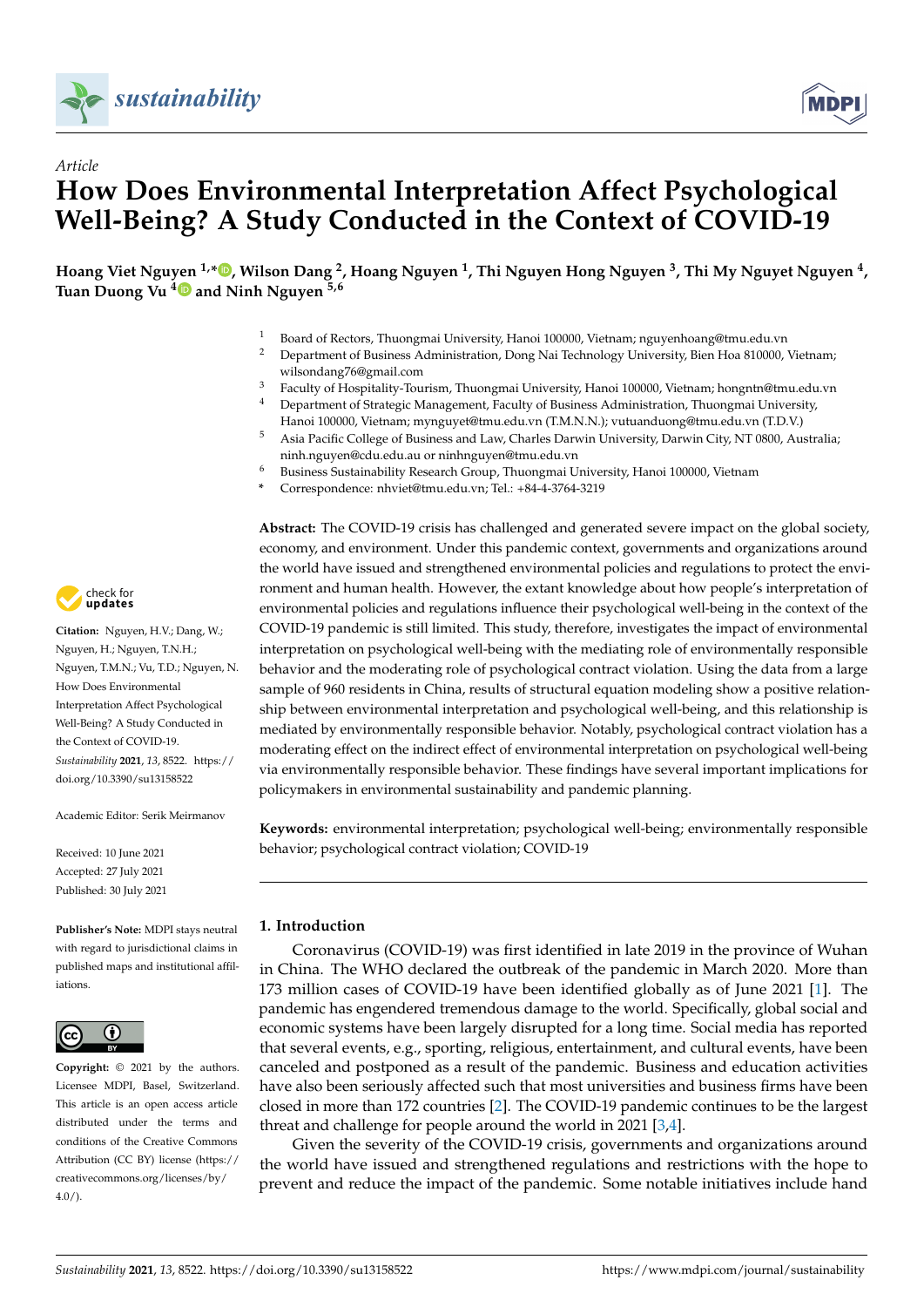washing, surface cleaning, face masks, social distancing, self-isolation, travel restriction, public gathering restriction, and lockdown restriction [\[1\]](#page-13-0). These measures prevent not only the direct infection of humans by the virus but also its spread to the external environment (e.g., public areas). Furthermore, the COVID-19 pandemic has also generated impact on the environment and climate [\[5\]](#page-13-4). Therefore, additional programs and management guidelines have been developed and implemented to protect the ecosystem [\[6\]](#page-13-5). For example, The United Nations Environment Programme (UNEP) has launched several programs to help nations respond and manage the global environment. The Geneva Environment Network has also issued several guidelines to instruct individuals, business firms, and countries to deal with environmental problems during the pandemic.

During the pandemic period, human health and safety may be the main concern of most people. In addition, it can be argued that people are also concerned about environmental protection because they often perceive a close relationship between human health and the external environment. Several studies have explored the impact of COVID-19 on the environment [\[6](#page-13-5)[–10\]](#page-13-6). Nevertheless, there is limited evidence about people's interpretations of environmental regulations, policies, and guidelines in COVID-19. Environmental interpretation refers to individuals' perceptions, interpretations, and understanding of environmental policy, regulation, legislation, and management system that are related to environmental protection [\[11\]](#page-13-7). Such an interpretation may be important in predicting people's willingness to engage in pro-environmental behavior and their overall well-being. However, to the best of the researchers' knowledge, no studies have comprehensively investigated how people's environmental interpretation influences their environmentally responsible behavior and psychological well-being.

A factor that may affect the relationships among environmental interpretation, proenvironmental behavior and psychological well-being is psychological contract violation. This concept refers to the perception of a psychological contract breach that leads to an emotional reaction, and the intensity of that reaction [\[12\]](#page-13-8). For example, when an individual perceives that other people violate environmental regulations (i.e., high level of psychological contract violation), they may behave in a similar manner, and their environmentally responsible behavior or psychological well-being will be less influenced by environmental interpretation. Therefore, investigation of the role of psychological contract violation would provide a comprehensive understanding of the mechanism through which people's perceptions of environmental policies impact their psychological well-being.

This research aims to contribute to the literature relating to environmentally sustainable behavior and psychological well-being in the context of a health crisis such as COVID-19. The research objectives are threefold:

- (1) to investigate how people's interpretations of environmental regulations influence psychological well-being;
- (2) to analyze the role of environmentally responsible behavior in the relationship between environmental interpretation and psychological well-being; and
- (3) to examine whether and how psychological contract violation affects people's perceptions of environmental regulations and their environmentally responsible behavior.

To fulfil the above objectives, this study uses the data from a large sample of 960 residents in China to determine the relationship between environmental interpretation and psychological well-being with the mediating role of environmentally responsible behavior and the moderating role of psychological contract violation. China is selected as target of this study because it is known as the first place where the pandemic occurred, and it is also the country with largest population in the world. Due to the severity and wide spread of the pandemic in China, the country is facing a very high risk of infection of the virus. Under the context of the COVID-19 pandemic in China, it is meaningful to understand how Chinese people's perceptions and behavior toward environmental regulations influence their psychological well-being.

The structure of this study includes five sections. Section [2](#page-3-0) reviews the literature and develops hypotheses, while Section [3](#page-6-0) discusses the methodology including the data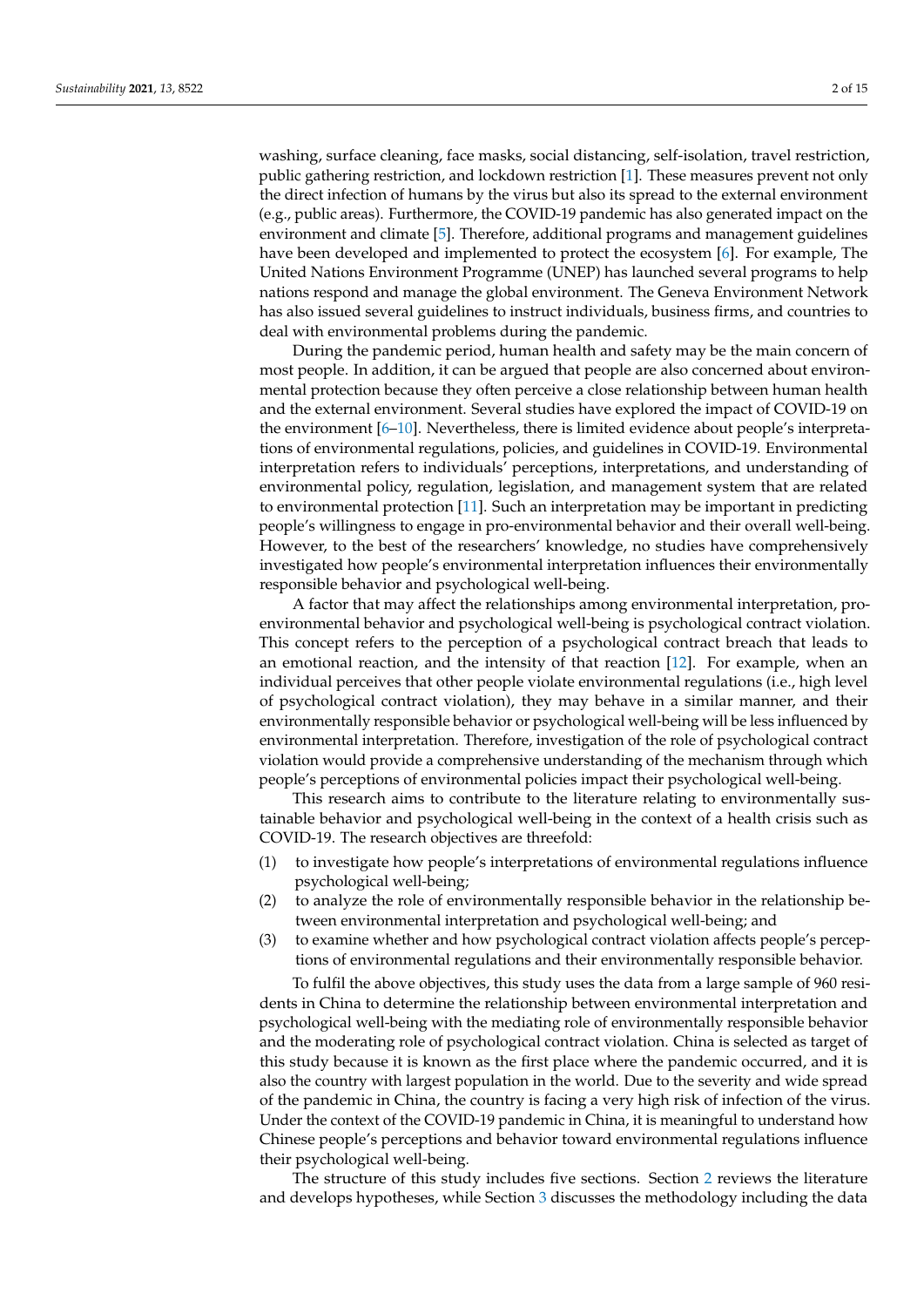collection procedure and research ethics. Section [4](#page-7-0) provides empirical results, and Section [5](#page-11-0) discusses their implications. Section [6](#page-12-0) is on conclusions and future research.

#### <span id="page-3-0"></span>**2. Literature and Hypotheses**

### *2.1. Psychological Well-Being*

Psychological well-being refers to an individual's overall well-being, which reflects the quality of their life as a whole [\[13\]](#page-13-9). Psychological well-being has been discussed and measured from different viewpoints. For example, social scientists have defined well-being in terms of what leads people to assess their lives in a positive way [\[14\]](#page-13-10). Diener [\[15\]](#page-13-11) viewed well-being as pleasant emotional experiences and satisfaction with life. Lyubomirsky and Lepper [\[16\]](#page-13-12) suggested that subjective happiness can be used to reflect psychological wellbeing, by measuring whether a person is happy or unhappy. In current literature, several studies have investigated antecedents of psychological well-being, including internet use [\[17\]](#page-13-13), online communication technologies [\[18\]](#page-14-0), subjective quality of leisure [\[19\]](#page-14-1), social networking site use [\[20\]](#page-14-2), cellphone use [\[21\]](#page-14-3), social capital [\[22\]](#page-14-4), and psychological need for online communication [\[23\]](#page-14-5). In this study, we adopt the concept of psychological well-being from Diener [\[15\]](#page-13-11), which indicates an individual's subjective assessment of his or her overall satisfaction with social life.

#### *2.2. Environmental Interpetation and Psychological Well-Being*

Some research studies have examined the impact of the COVID-19 outbreak on the environment. Atalan [\[24\]](#page-14-6) stated that the severity of the COVID-19 pandemic has led to lockdown, quarantine, and several restrictions globally. These policies have been viewed as effective ways to reduce the spread of the coronavirus and its impact on the global environment. Berman and Ebisu [\[7\]](#page-13-14) examined air quality in the USA and reported a substantial reduction of  $NO<sub>2</sub>$  and PM2.5 during the pandemic. Lah et al. [\[9\]](#page-13-15) used satellite imagery and climatic datasets to determine the quality of the global environment during COVID-19 in India. The authors found a significant reduction in the level of  $NO<sub>2</sub>$ , CO, and AOD, which is the result of the mass lockdown policy. Muhammad et al. [\[6\]](#page-13-5) adopted NASA's and the European Space Agency's data and found that pollution in areas (e.g., Italy, Spain, USA, Wuhan) during COVID-19 has reduced up to 30%. These studies have provided rich evidence for the effect of the COVID-19 pandemic on the environment.

He and Harris [\[8\]](#page-13-16) suggested that the COVID-19 outbreak provides a great opportunity for companies to address global social and environmental challenges. Tosepu et al. [\[10\]](#page-13-6) also stated that environmental policies and regulations help to manage and reduce climate change during the COVID-19 pandemic. Due to the rapid spread and severity of the disease, several environmental regulations have been announced and implemented around the world [\[1\]](#page-13-0). The purpose of these regulations is to reduce the impact of the virus on human health and other aspects of human life. On one hand, these regulations help to prevent the spread of the virus, thereby increasing people's psychological safety and feeling of security [\[25\]](#page-14-7). On the other hand, people may perceive, interpret, and understand environmental regulations that are executed by government agencies and publicized by social media. Under the context of COVID-19 pandemic, people may specially notice and comply with environmental regulations with a hope to prevent the spread of the disease [\[24\]](#page-14-6). Consequently, people may experience a positive emotion and feeling of satisfaction because they understand that environmental regulations help to protect and increase positive outcomes for human beings [\[26\]](#page-14-8). Therefore, it is expected that when people perceive, interpret, and understand environmental regulations, they will comply with these regulations. As a result, they may experience a feeling of satisfaction because of the positive outcomes of these environmental regulations. The following hypothesis is therefore suggested.

**Hypothesis 1 (H1).** *Environmental interpretation is positively related to psychological well-being.*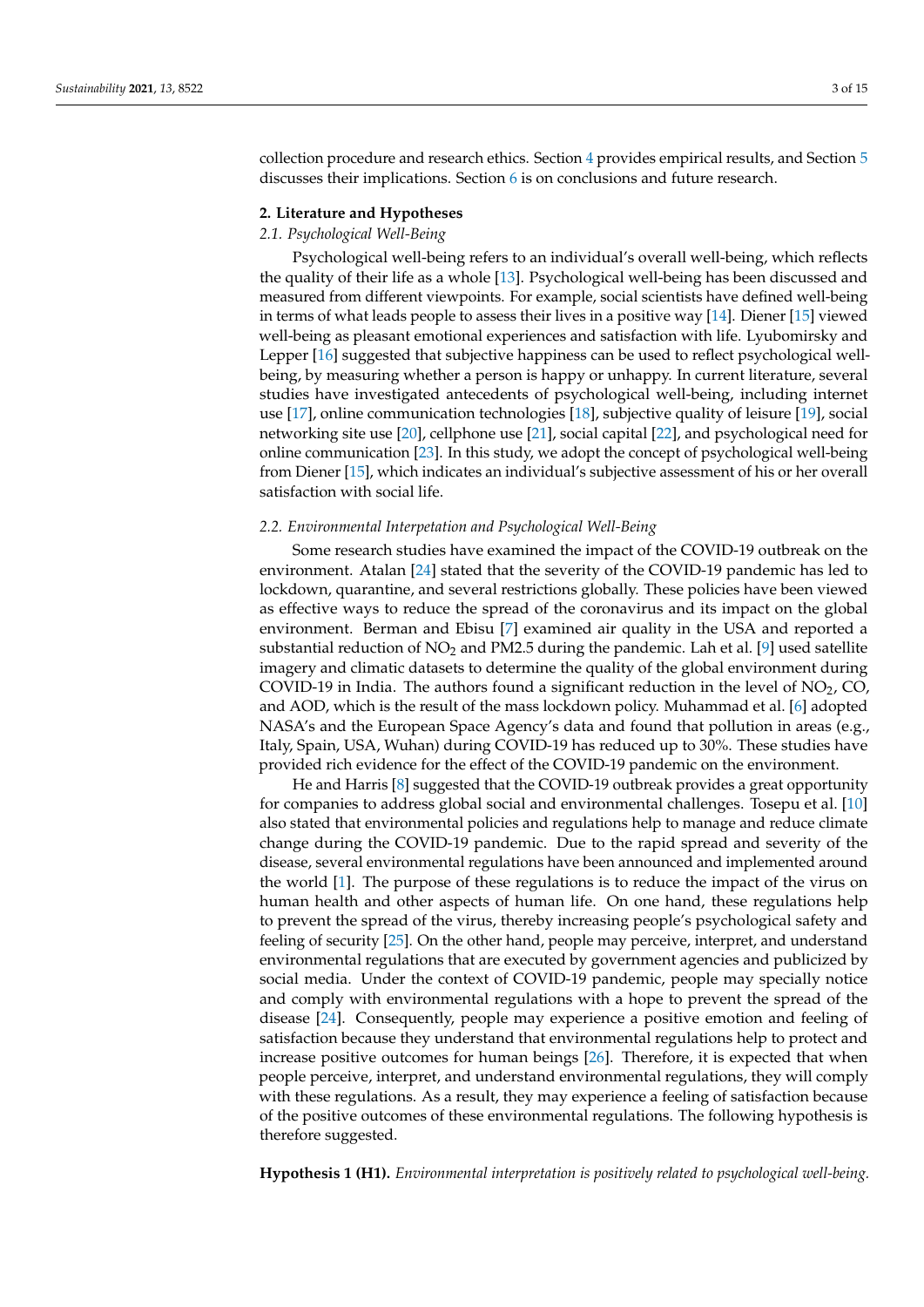### *2.3. The Mediating Role of Environmentally Responsible Behaviour*

Environmentally responsible behavior is "any behavior an individual would undertake to conserve personal environments and/or solve environmental problems" [\[27\]](#page-14-9) (p. 181). In other words, it reflects actions that individuals take to further the protection and conservation of the national environment [\[28\]](#page-14-10). Notably, environmentally responsible behavior refers to a person's willingness to engage in a specific behavior to protect the ecosystem [\[9\]](#page-13-15), and this concept may include various activities such as recycling, education, persuasive action, and civic action [\[29\]](#page-14-11). In terms of consumer behavior, Thapa [\[30\]](#page-14-12) suggested that environmentally responsible behavior comprises important activities such as purchasing behavior that minimizes environmental impacts, educating oneself about environmental concerns, recycling behavior, and influencing public environmental decisions.

Climate change and sustainable development have been important issues that focused people's attentions and concerns in the past decades [\[31\]](#page-14-13). With the explosion of the COVID-19 pandemic, people tend to care more about the environment because they perceive the rapid spread and severity of the virus [\[7\]](#page-13-14). In this circumstance, people are more likely to notice and comply with environmental regulations announced by the governments [\[8\]](#page-13-16). In other words, the risk of the COVID-19 pandemic raises people' feeling of insecurity and psychological unsafety. To ensure safety and prevent viral infection, people tend to follow the instructions of environmental regulations. They also actively engage in activities that protect the environment. The reason is that people may believe their activities help to protect the environment, which will ensure safety for human health [\[25\]](#page-14-7). Furthermore, during the COVID-19 period, environmental protection activities help to prevent the spread of the disease. Such protection activities also reduce environmental pollution due to the reduction of  $CO<sub>2</sub>$  and other wastes [\[6\]](#page-13-5). Consequently, people tend to experience positive emotions and a feeling of happiness because their environmentally responsible behavior helps to improve environmental problems, which contributes to the improvement of human health [\[26\]](#page-14-8). Therefore, it is expected that environmental interpretation during the COVID-19 pandemic will motivate people to engage in environmentally responsible behavior, which in turn enhances psychological well-being. This suggests the following hypothesis.

**Hypothesis 2 (H2).** *Environmentally responsible behavior positively mediates the relationship between environmental interpretation and psychological well-being.*

#### *2.4. Psychological Contract Violation and Its Moderating Effect*

The concept of psychological contract violation, which is proposed by Morrison and Robinson [\[12\]](#page-13-8), has been widely used in psychology and organization management literature. For example, a supervisor may promise his employee that he or she will be promoted in the next six months and yet this does not happen [\[32\]](#page-14-14). Psychological contract is not only a phenomenon between employer and employee or between employee and supervisor but also an essential relationship between buyer and seller in the business environment [\[33\]](#page-14-15). In a broader manner, Rousseau and Tijoriwala [\[34\]](#page-14-16) referred to the psychological contract violation to as "an individual's belief in a breach of mutual obligations between that person and another party" (p. 679). In other words, one party may believe that another party violates the promise of reciprocal exchange and that he or she does not perform certain behavior to fulfill his or her obligations in the exchange [\[35\]](#page-14-17).

Malhotra et al. [\[33\]](#page-14-15) stressed that psychological contract violation is a common phenomenon between people in society. In a public area, people often perceive and comply with laws and regulations issued by government agencies. Naturally, people form a psychological contract with the government to control and regulate their behavior [\[36\]](#page-14-18). For example, people comply with traffic rules when they go out on the streets. Similarly, people also observe other people and modify their behavior in the public areas [\[37\]](#page-14-19). For example, when an individual sees other people recycling waste and keeping the public area clean, they may also engage in recycling behavior. By contrast, if an individual perceives that nobody recycles and throw rubbish in public areas, they may do the same thing. That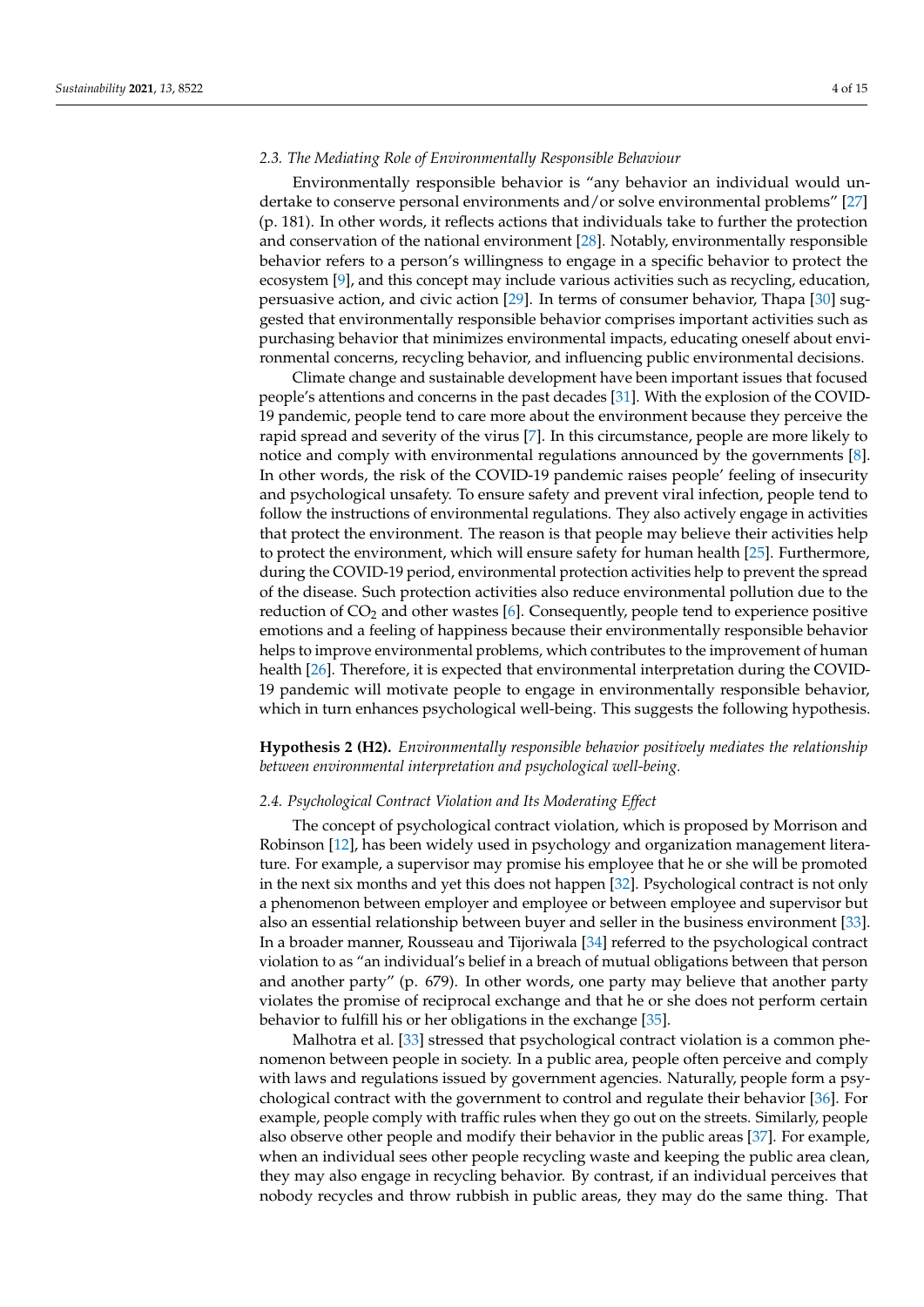is, people form a psychological contract to behave and modify their behavior in public areas. People may violate such a psychological contract when they perceive other people breaching their obligations [\[38\]](#page-14-20).

Several studies have indicated the negative impact of psychological contract violation. Arasli et al. [\[39\]](#page-14-21) found that when employees perceived a violation of a psychological contract, they tended to hold a high intention of turnover. Duran et al. [\[40\]](#page-14-22) demonstrated that psychological contract violation negatively affects psychological well-being. Hammer et al. [\[41\]](#page-14-23) indicated that people tend to stop sharing their information and knowledge on social media when they perceive other people violating the psychological contract. Malhotra et al. [\[33\]](#page-14-15) reported that psychological contract violation destroys trust and satisfaction in buyer–seller relationships. Peng et al. [\[38\]](#page-14-20) found negative associations between psychological contract violation and employees' behaviors. In the context of public areas, people often form a psychological contract with other individuals in society (e.g., when people participate in social activities). They often observe and behave in ways that are consistent with other people in society [\[42\]](#page-14-24). For example, people observe others' behavior to decide their investment in stock market [\[43\]](#page-14-25) or to choose restaurants [\[42\]](#page-14-24) and buy homes [\[44\]](#page-14-26).

Similarly, psychological contract violation may influence people's perceptions and behavior regarding environmental behavior. In an extreme case such as COVID-19, if an individual perceives that everyone in society violates environmental regulations (e.g., does not wear masks and wash hands or does not comply with the lockdown regulations during COVID-19, etc.), they may behave in the same ways, and their environmentally responsible behavior may be less affected by their environmental interpretation. That is, a high level of psychological contract violation may weaken people's perceptions and responses toward environmentally irresponsible behavior. In contrast, when an individual observes that other people comply with environmental regulations (i.e., low level of psychological contract violation), they may obey the regulations and actively engage in environmentally responsible behavior. Therefore, it is expected that the relationship between environmental interpretation and environmentally responsible behavior will vary with different levels of psychological contraction violation between people in society. The following hypothesis is then developed.

**Hypothesis 3 (H3).** *Psychological contract violation moderates the association between environmental interpretation and environmentally responsible behavior, such that the association is strengthened when psychological contract violation is low and weakened when psychological contract violation is high. Subturtion is rign.* 

<span id="page-5-0"></span>

Figure [1](#page-5-0) illustrates the research model including the aforementioned hypotheses.

**Figure 1.** The research model.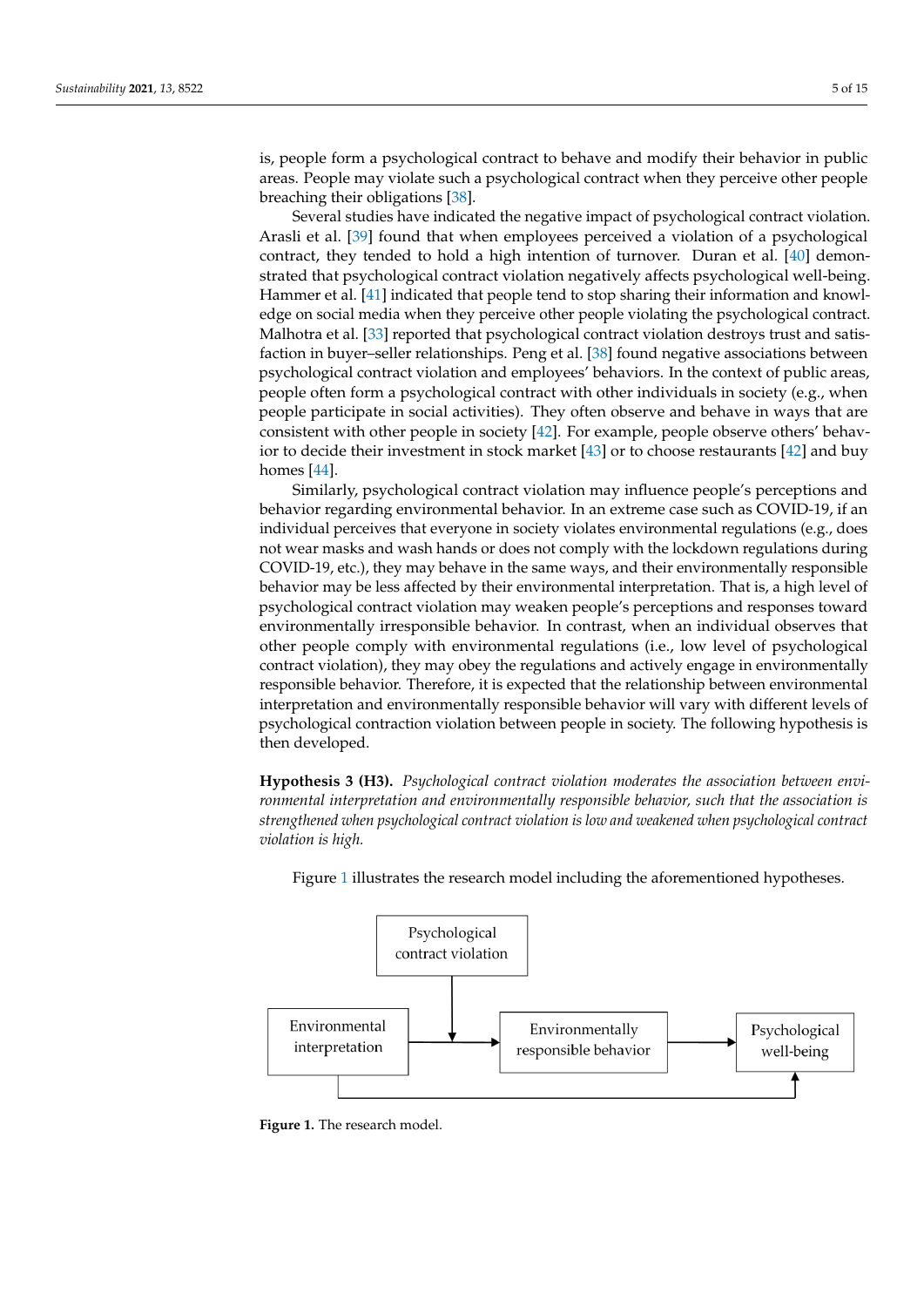#### <span id="page-6-0"></span>**3. Method**

## *3.1. Questionnaire Design*

This research measures all variables using measurement scales from prior studies. Specifically, the measures of environmental interpretation were adopted from Lin [\[45\]](#page-14-27) with four items. The measures of environmentally responsible behavior were adopted from Cheng et al. [\[46\]](#page-14-28) with six items. The measures of psychological contract violation were adopted from Robinson and Morrison [\[32\]](#page-14-14) with four items. The measures of psychological well-being were adopted from Diener [\[15\]](#page-13-11) with four items. Details of the measurement items are presented in Table [1.](#page-6-1) The measures of all variables were assessed using a fivepoint Likert-type agreement scale.

<span id="page-6-1"></span>

| Constructs                                   | Items                                                                                                                                                                                                                                                                    | References |  |  |
|----------------------------------------------|--------------------------------------------------------------------------------------------------------------------------------------------------------------------------------------------------------------------------------------------------------------------------|------------|--|--|
| Environmental<br>interpretation (EI)         | EI1. Environmental warning makes me regulate my environmental behaviors consciously.                                                                                                                                                                                     |            |  |  |
|                                              | EI2. Environmental protection policies make me regulate my environmental<br>behaviors consciously.                                                                                                                                                                       |            |  |  |
|                                              | EI3. Rewards and punitive measures for environmental protection make me regulate my<br>environmental behaviors consciously.                                                                                                                                              |            |  |  |
|                                              | EI4. Persuasive environment friendly signages in public areas make me regulate my<br>environmental behaviors consciously.                                                                                                                                                |            |  |  |
|                                              | ERB1. I follow the legal ways to stop the destruction of the environment.                                                                                                                                                                                                |            |  |  |
| Environmentally<br>responsible               | ERB2. When I see others engaged in the destruction of the environment, I will report it to the<br>administration units.                                                                                                                                                  |            |  |  |
|                                              | ERB3. When I see garbage and tree branches on the ground, I will pick them up and put them<br>in the trash.<br>ERB4. If there are environmental clean-up activities, I would be willing to attend.<br>ERB5. I try to convince others to protect the natural environment. |            |  |  |
| behavior (ERB)                               |                                                                                                                                                                                                                                                                          |            |  |  |
|                                              |                                                                                                                                                                                                                                                                          |            |  |  |
|                                              | ERB6. I try not to disrupt the fauna and flora in the area where I live.                                                                                                                                                                                                 |            |  |  |
|                                              | PCV1. I feel a great deal of anger toward other people in society.                                                                                                                                                                                                       |            |  |  |
| Psychological<br>contract violation<br>(PCV) | PCV2. I feel betrayed by other people in society.                                                                                                                                                                                                                        |            |  |  |
|                                              | PCV3. I feel that other people have violated the social norms.                                                                                                                                                                                                           |            |  |  |
|                                              | PCV4. I feel extremely frustrated by how I have been treated by other people in society.                                                                                                                                                                                 |            |  |  |
| Psychological<br>well-being (PW)             | PW1. In most ways, my social life is close to my ideal.                                                                                                                                                                                                                  |            |  |  |
|                                              | PW2. I am satisfied with my social life.                                                                                                                                                                                                                                 |            |  |  |
|                                              | PW3. So far, I have got the important things I want in my social life.                                                                                                                                                                                                   |            |  |  |
|                                              | PW4. If I could live my social life again, I would change almost nothing.                                                                                                                                                                                                |            |  |  |

**Table 1.** Constructs and items.

Prior to data collection, this study conducted a two-stage pilot test. Initially, four professors in the fields of management and sustainability were invited to assess the content validity and quality of the measures. The questionnaire containing the measures was then administered to 30 respondents, who were asked to comment on the clarity of the items and the layout of the questionnaire. Following the pilot test, minor amendments were made to the wording and structure of the questionnaire.

## *3.2. Data Collection*

This study recruited a research assistant team with six members who had considerable experience in consumer data collection. The team delivered questionnaire to residents in Guangzhou city in China. Guangzhou was chosen because it is the third-largest city in China with more than 15 million people. The city is one of the areas that face a high risk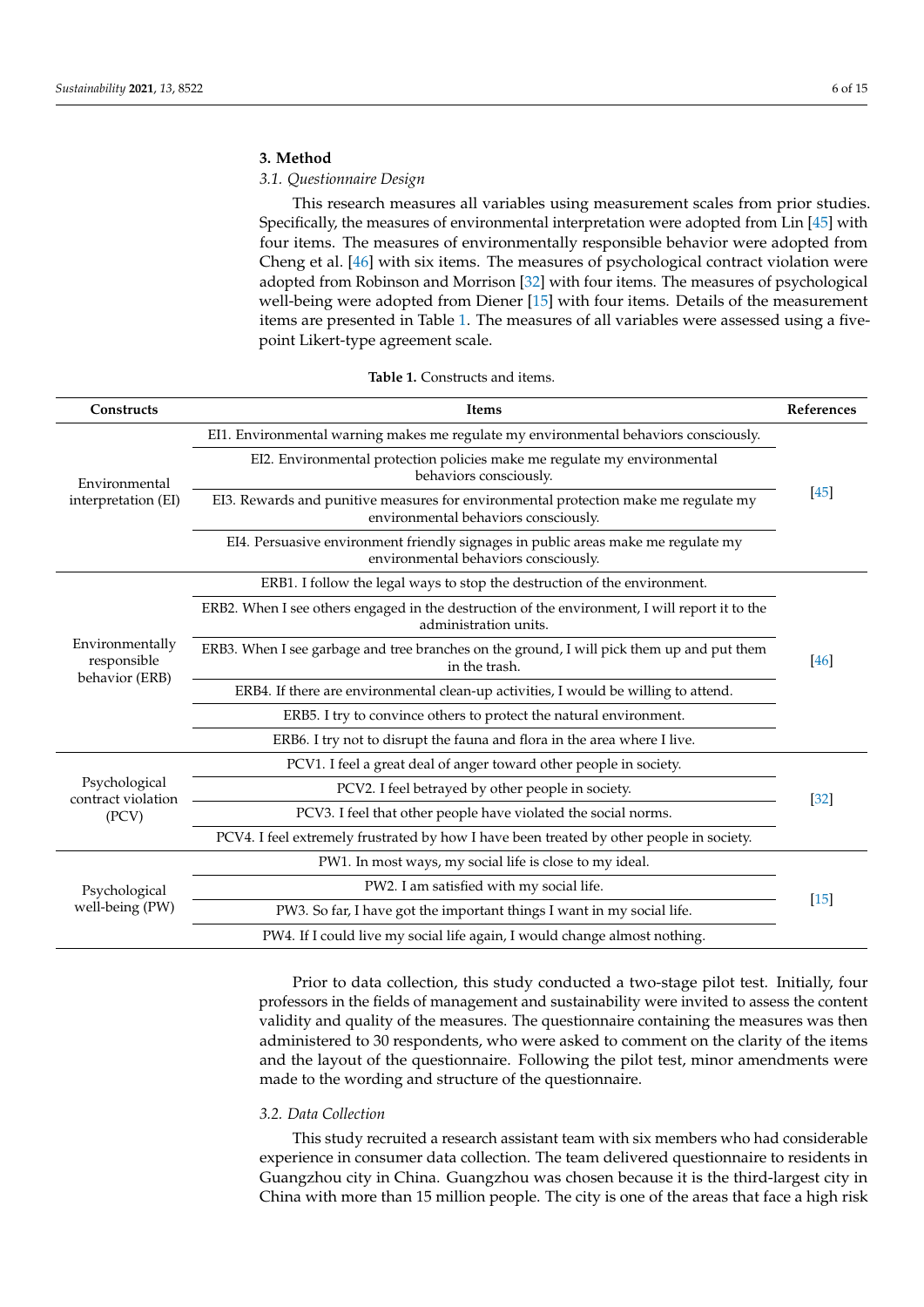of the viral infection during the ongoing COVID-19 pandemic. Environmental protection and sustainable development have become an extremely important issue for the city during the last few years. From the 1000 residents who voluntarily participated the survey, 966 questionnaires were returned, and 960 completed questionnaires were included in the final data analysis. The response rate of the survey is 96% and only six questionnaires were invalid due to missing data.

#### *3.3. Reseach Ethics*

This study collected data relevant to human activity. To address ethical standards, the study was conducted in accordance with "the guidelines of the Declaration of Helsinki". In addition, the research protocol was reviewed and approved by the Department of Research Administration at Thuongmai University (DRA-2020-2). Privacy and negative impact have been carefully considered during the survey procedure. The questionnaire was anonymous, and participants voluntarily participated in the survey. Importantly, all participants were asked to read the cover page of the questionnaire, which includes the research objectives and an informed consent statement. Furthermore, the research assistants verbally explained the consent information to the participants and emphasized that completion of the questionnaire was taken as their "informed consent" to participate in this research.

#### *3.4. Analytical Method*

This study used both SPSS 24.0 and AMOS 24.0 (IBM, Endicott, NY, USA) to analyze sample data. The descriptive statistics and reliability were analyzed using the SPSS statistical software. The validity and hypotheses were examined using structural equation modeling (SEM). Specifically, the AMOS software was applied to generate a measurement model and a structural model that helped to assess the goodness of fit and validity and test the hypotheses.

#### <span id="page-7-0"></span>**4. Method**

#### *4.1. Descriptive Statistical Analysis of the Sample*

The characteristics of the respondents in this study are presented in Table [2.](#page-8-0) The proportion of females (622 participants, 64.8%) was higher than that of males (338 participants, 35.2%). Most respondents were aged between 20 and <30 (573 participants, 59.7%), about 182 participants (19.0%) were aged under 20, 139 participants (14.5%) were aged between 30 and <40, and only 66 participants (6.9%) were aged 41 or above. Furthermore, approximately 675 respondents (70.3%) had university education, 258 respondents (26.9%) had high school or below education, and only 27 respondents (2.8%) had master's or above education. About 632 respondents (65.8%) had income between USD 500 and <USD 1000, 248 respondents (25.8%) had income under USD 500, and only 80 respondents (8.3%) had an income of USD 1000 or above.

**Table 2.** Sample demographics.

| <b>Variables</b>      | Frequency | Percent  |  |  |
|-----------------------|-----------|----------|--|--|
| Gender                |           |          |  |  |
| Male                  | 338       | 35.2     |  |  |
| Female                | 622       | 64.8     |  |  |
| Age                   |           |          |  |  |
| Under 20              | 182       | 19.00%   |  |  |
| $20 \text{ to } < 30$ | 573       | 59.70%   |  |  |
| 30 to $< 40$          | 139       | 14.50%   |  |  |
| 41 and above          | 66        | $6.90\%$ |  |  |
| Education             |           |          |  |  |
| High school and below | 258       | 26.90%   |  |  |
| University            | 675       | 70.30%   |  |  |
| Master and above      | 27        | $2.80\%$ |  |  |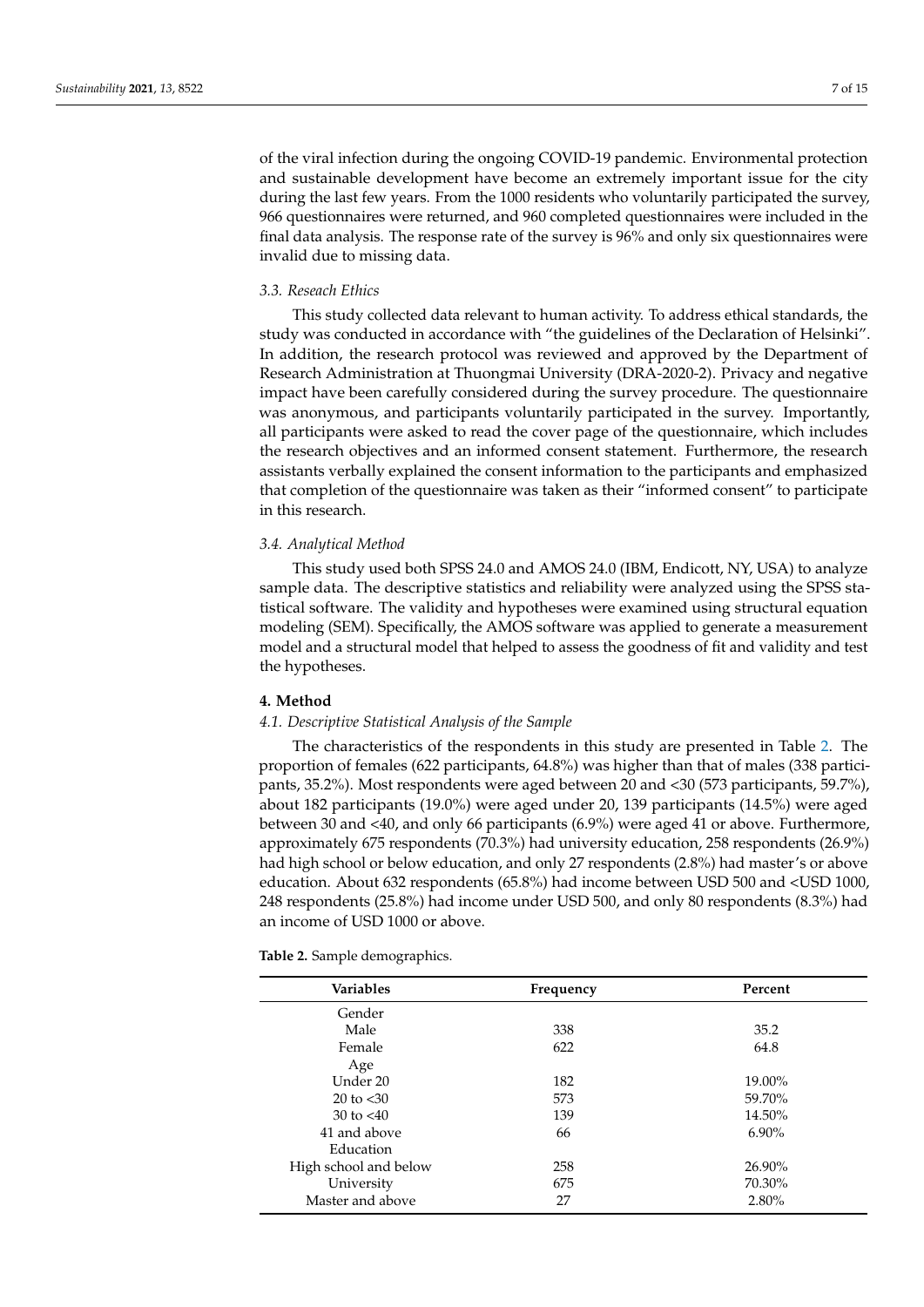<span id="page-8-0"></span>**Table 2.** *Cont.*

| <b>Variables</b>              | Frequency | Percent |
|-------------------------------|-----------|---------|
| Income                        |           |         |
| Under USD 500                 | 248       | 25.80%  |
| USD $500$ to $\lt$ USD $1000$ | 632       | 65.80%  |
| USD 1000 or above             | 80        | 8.30%   |
| e                             |           |         |

Note:  $n = 960$ .

#### *4.2. Reliability and Validity*

Cronbach's  $\alpha$ , which must be greater than 0.60, is often used to measure the reliability of the measurement scales [\[47\]](#page-15-0). Results in Table [3](#page-8-1) reveal that Cronbach's  $\alpha$  for the constructs lay between 0.77 and 0.93, indicating a good reliability of the measures in this study.

<span id="page-8-1"></span>**Table 3.** Reliability and convergent validity.

| Construct              | Item             | Loadings  | CR                                                  | <b>AVE</b> | Cronbach's $\alpha$ |  |
|------------------------|------------------|-----------|-----------------------------------------------------|------------|---------------------|--|
|                        | EI1              | $0.87***$ |                                                     | 0.76       |                     |  |
| Environmental          | EI2              | $0.83***$ | 0.93                                                |            |                     |  |
| interpretation         | EI3              | $0.89***$ |                                                     |            | 0.93                |  |
|                        | EI4              | $0.89***$ |                                                     |            |                     |  |
|                        | ERB1             | $0.86***$ | 0.93                                                |            |                     |  |
|                        | ERB <sub>2</sub> | $0.86***$ |                                                     | 0.68       |                     |  |
| Environmentally        | ERB3             | $0.83***$ |                                                     |            | 0.93                |  |
| responsible behavior   | ERB4             | $0.83***$ |                                                     |            |                     |  |
|                        | ERB5             | $0.82***$ |                                                     |            |                     |  |
|                        | ERB6             | $0.77***$ |                                                     |            |                     |  |
|                        | PCV1             | $0.84***$ | $0.88***$<br>0.84<br>0.59<br>$0.79***$<br>$0.50***$ |            |                     |  |
| Psychological contract | PCV <sub>2</sub> |           |                                                     |            |                     |  |
| violation              | PCV <sub>3</sub> |           |                                                     |            | 0.87                |  |
|                        | PCV4             |           |                                                     |            |                     |  |
|                        | PW1              | $0.52***$ | 0.86                                                |            |                     |  |
| Psychological          | PW <sub>2</sub>  | $0.84***$ |                                                     | 0.61       |                     |  |
| well-being             | PW <sub>3</sub>  | $0.85***$ |                                                     |            | 0.77                |  |
|                        | PW4              | $0.85***$ |                                                     |            |                     |  |

Note:  $n = 960$ , \*\*\*  $p < 0.001$ .

To test the validity of the measures, this study conducted a measurement model using AMOS 24.0. Results of this model indicate that chi-square/degree of freedom = 356.655/123 = 2.90,  $CFI = 0.95$ ,  $GFI = 0.92$ ,  $TLI = 0.94$ , and  $RMSEA = 0.07$ . These values met the requirements for a good model fit (chi-square/degree of freedom must be less than 3; CFI, GFI, and TLI must be greater than 0.90; and RMSEA must be less than 0.08) [\[48\]](#page-15-1). Results from this measurement model enable the calculation of "composite reliability" (CR) and "average variance extracted" (AVE), which were used to test the convergent validity of the measures. Hair et al. [\[47\]](#page-15-0) suggested that CR must be higher than 0.70 and AVE must exceed 0.50. Results in Table [3](#page-8-1) confirm good convergent validity of this study's measures (CR values ranged from 0.83 to 0.93, AVE values ranged from 0.59 to 0.76).

Discriminant validity of the measures was tested by comparing the values of square roots of AVE and the bivariate correlation coefficients of variables [\[47\]](#page-15-0). According to Table [4,](#page-9-0) the square roots of AVE exceed all correlation coefficient values. This confirms good discriminant validity of the study's measures.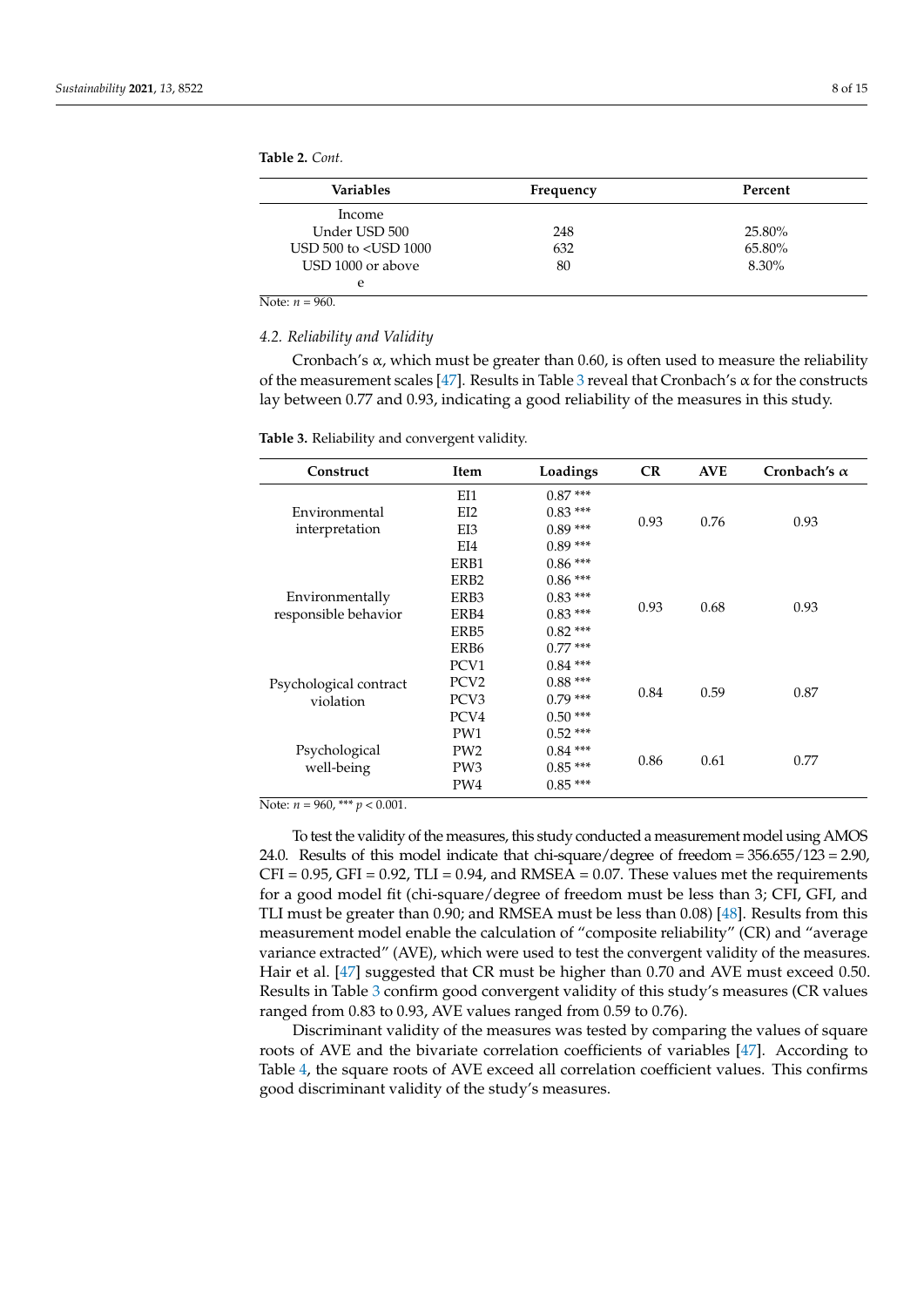| Mean | <b>SD</b> |          |          |          |      |
|------|-----------|----------|----------|----------|------|
| 3.64 | 0.83      | 0.87     |          |          |      |
| 3.78 | 0.79      | $0.44**$ | 0.83     |          |      |
| 3.61 | 0.84      | $0.46**$ | $0.48**$ | 0.77     |      |
| 3.58 | 0.80      | $0.35**$ | $0.49**$ | $0.41**$ | 0.78 |
|      |           |          |          |          |      |

<span id="page-9-0"></span>**Table 4.** Pearson correlation and discriminant validity.

Note:  $n = 960$ ,  $\rightarrow \infty$  *p*  $\rightarrow$  0.01, square roots of AVE are on the diagonal.

# *4.3. Common Method Bias 4.3. Common Method Bias*

This study examined common method bias using suggestions from Podsakoff et al. [49]. This study examined common method bias using suggestions from Podsakoff [et a](#page-15-2)l. Results of Harman's one factor test show that four factors emerged with 68.60% of variance, and the first factor accounted only for 21.75% of variance. The results of one-factor model of confirmatory factor analysis provide further evidence with a very poor model fit  $\frac{\text{chi-square/degree of freedom}}{3349.22/119} = 28.14$ , CFI = 0.73, GFI = 0.63, TLI = 0.69,  $RMSEA = 0.17$ ). Thus, it is reasonable to conclude that common method bias should not be a serious problem and may not seriously affect the hypothesis testing.

## *4.4. Hypothesis Testing 4.4. Hypothesis Testing*

Results of hypothesis testing are shown in Fig[ur](#page-9-1)e 2. Results indicate that environmental interpretation had a positive influence on psychological well-being (β =  $0.384$ , *p* <  $0.001$ ). Thus, hypothesis H1 was supported. 0.001). Thus, hypothesis H1 was supported.

<span id="page-9-1"></span>

Note: \*\*\* *p* < 0.001

**Figure 2.** Results of hypothesis testing. **Figure 2.** Results of hypothesis testing.

Furthermore, environmental interpretation had a positive impact on environmentally responsible behavior ( $β = 0.546$ ,  $p < 0.001$ ), which successively exerted a positive impact on psychological well-being ( $\beta = 0.217$ ,  $p < 0.001$ ). To confirm this indirect effect, this study used Preacher et al.'s [\[50\]](#page-15-3) method of 1000 bootstrap samples. Results show that the indirect effect of environmental interpretation on psychological well-being via environmentally responsible behavior was statistically significant (β = 0.154, *p* < 0.01 95% CI = [0.091, 0.219]), providing support for hypothesis H2.

Results in Figure [2](#page-9-1) show that the interaction effect between environmental interpretation and psychological contract violation was negatively related to environmentally responsible behavior ( $\beta = -0.123$  $\beta = -0.123$ ,  $p < 0.001$ ). Furthermore, Figure 3 indicates that the influence of environmental interpretation on environmentally responsible behavior was weaker when psychological contract violation was high and stronger when psychological contract violation was low. Thus, hypothesis H3 was supported, confirming that the increase in psychological contract violation weakened the environmental interpretation–environmental responsibility relationship. There are two possible explanations for this moderation. First,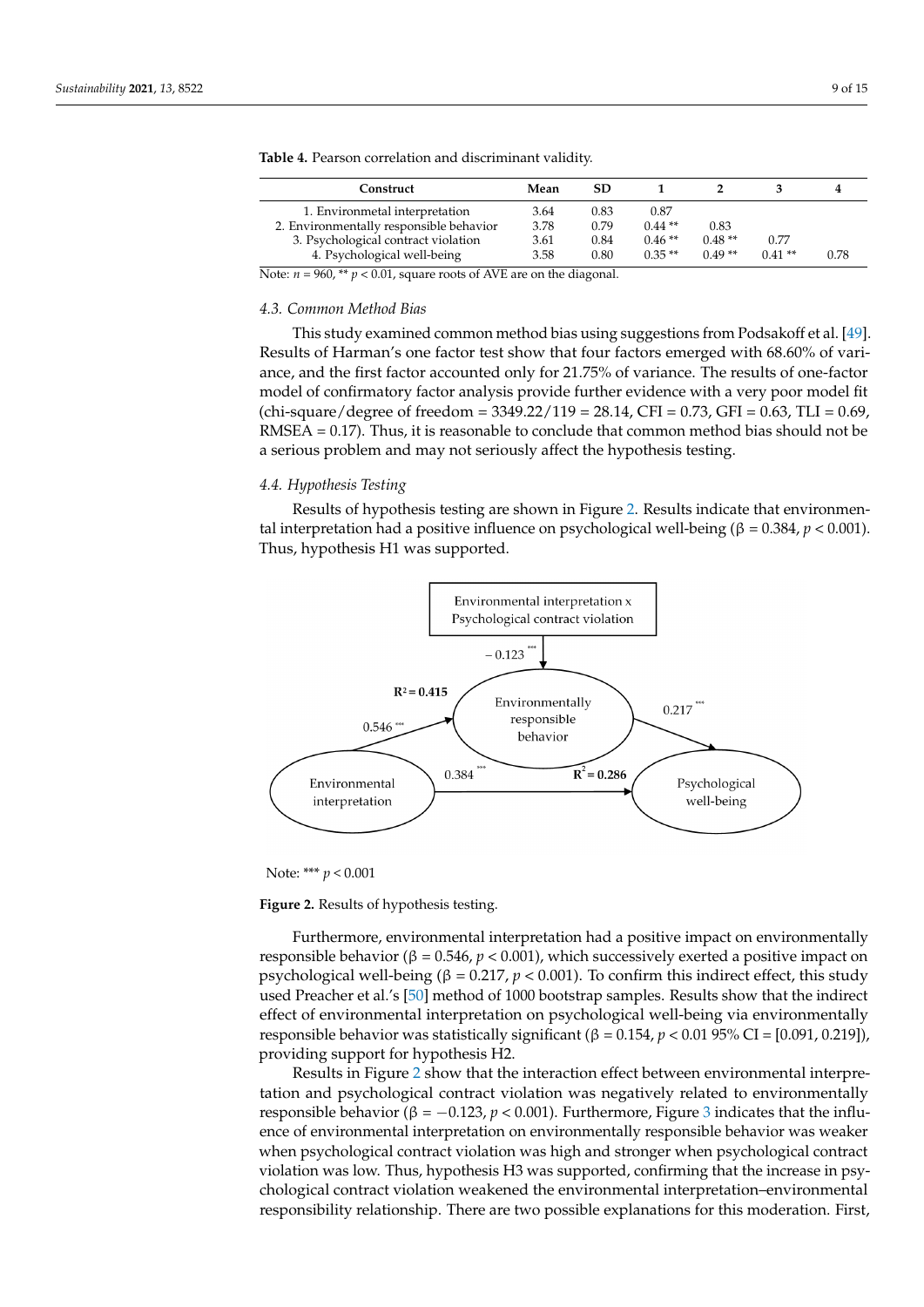when a person observes that others severely violated social norms and environmental regulations (i.e., high level of psychological contract violation), they may behave in the same ways and be less concerned about environmental regulations and behaviors. Second, the person may doubt the quality and effectiveness of these environmental regulations.<br>This consequently reduces the person's environmental interpretation and its interpretation This consequently reduces the person's environmental interpretation and its impact on their environmentally responsible behavior. its impact on their environmentally responsible behavior.

vironmental responsibility relationship. There are two possible explanations for this model  $\alpha$ 

<span id="page-10-0"></span>

**EXECT OF EXECT OF ENGINEER FIGURE 2. INTERFECT OF ENGINEER EXECUTIVE SYSTEMS** environmentally responsible behavior. **Figure 3.** Interactive effect of environmental interpretation and psychological contract violation on

whether psychological contract violation would moderate the indirect influence of environ-<br>whether psychological contract violation would moderate the indirect influence of environ-mether interpretation on psychological wen-being unough environmentally responsible<br>behavior. As indicated in Table [5,](#page-10-1) the indirect influence of environmental interpretation on psychological well-being via environmentally responsible behavior varied between "high psychological contract violation" and "low psychological contract violation" ( $Δβ = 0.092$ ,  $p < 0.001$ ). In other words, the indirect influence of environmental interpretation on psychological well-being via environmentally responsible behavior was stronger when<br>were also included we tractact violation was law  $(2-2.1\%)$  and  $(2.021)$  and results when he were be- $\beta$  psychological contract violation was how ( $\beta$  = 0.140,  $\beta$  < 0.001). Thus, psychological contract indirect violation was high ( $\beta$  = 0.054,  $\beta$  < 0.001). Thus, psychological contract violation played a moderating role in the indirection relationship between environmental interpretation and psychological well-being. Given that H2 and H3 were supported, further analysis was conducted to examine mental interpretation on psychological well-being through environmentally responsible psychological contract violation was low (β = 0.146, *p* < 0.001) and weaker when psycho-

<span id="page-10-1"></span>

| Moderator                          | Environmental Interpretation (X) $\rightarrow$ Environmentally Responsible Behavior (M) $\rightarrow$ Psychological Well-Being (Y) |                                       |                                                 |                                                                     |                                                       |  |  |
|------------------------------------|------------------------------------------------------------------------------------------------------------------------------------|---------------------------------------|-------------------------------------------------|---------------------------------------------------------------------|-------------------------------------------------------|--|--|
|                                    | <b>Stage</b>                                                                                                                       |                                       |                                                 |                                                                     |                                                       |  |  |
|                                    | Stage 1<br>$(P_{X\rightarrow M})$                                                                                                  |                                       | Effect                                          |                                                                     |                                                       |  |  |
|                                    | $0.548***$                                                                                                                         | Stage 2<br>$(P_{M\rightarrow Y})$     | <b>Direct Effects</b><br>$(P_{X\rightarrow Y})$ | <b>Indirect Effects</b><br>$(P_{X\rightarrow M}P_{M\rightarrow Y})$ | <b>Total Effects</b><br>$(P_{X>Y} + P_{X> M}P_{M>Y})$ |  |  |
| High PCV<br>Low PCV<br>Differences | $0.632***$<br>$0.084$ ***<br>$0.084$ ***                                                                                           | $0.098*$<br>$0.231$ ***<br>$0.133***$ | $0.311***$<br>$0.320$ ***<br>0.009              | $0.054$ ***<br>$0.146$ ***<br>$0.092$ ***                           | $0.365**$<br>$0.466**$<br>$0.101**$                   |  |  |

psychological contract violation was high (β = 0.054, *p* < 0.001). Thus, psychological con-Table 5. Further analysis of the moderating role of psychological contract violation.<br><u>Table 5.</u> Further analysis of the moderating role of psychological contract violation.

Note: *n* = 960, \* *p* < 0.05, \*\* *p* < 0.01, \*\*\* *p* < 0.001; PCV = psychological contract violation.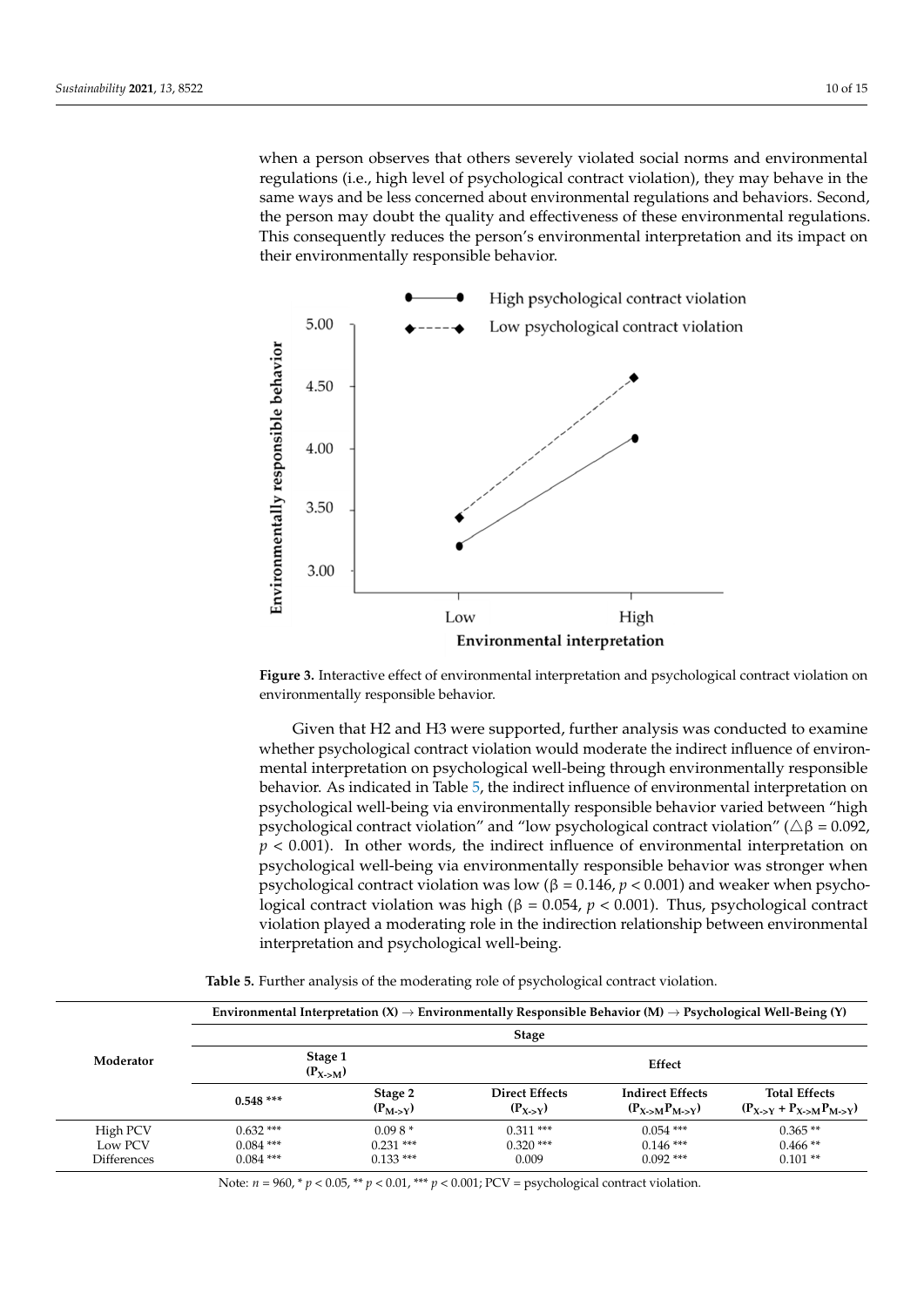#### <span id="page-11-0"></span>**5. Discussion and Implications**

This study aims at investigating the relationship between environmental interpretation and psychological well-being with the mediating role of environmentally responsible behavior and the moderating role of psychological contract violation. The study's findings have some theoretical and practical implications.

#### *5.1. Theoretical Implications*

First, research has mainly focused on the impact of the COVID-19 pandemic on human health and safety in the current period [\[24\]](#page-14-6). Although some studies have also investigated the impact of the COVID-19 pandemic on the environment and climate [\[7\]](#page-13-14), little attention has been focused on the influence of people's perceptions about environmental regulations on their psychological well-being during the COVID-19 pandemic. The current study has filled this research gap and found that environmental interpretation had a positive impact on psychological well-being. This finding demonstrates that people are more likely to notice, interpret, and understand environmental policies and regulations during the COVID-19 pandemic. This may be because people perceive the severity and widespread nature of the pandemic [\[25\]](#page-14-7). Such a perception makes people relate environmental protection with prevention of the disease. That is, people may believe that environmental policies and regulations will contribute to the protection the environment and human health [\[26\]](#page-14-8). The findings of this study shed a new light on the influence of environmental interpretation on psychological well-being during the COVID-19 pandemic.

Second, prior studies have often focused on the antecedents of environmentally responsible behavior [\[31\]](#page-14-13). Very few studies have treated environmental responsible behavior as a mediating variable. In this study, we found that environmentally responsible behavior has a mediating effect in the association between environmental interpretation and psychological well-being. This finding implies that when people perceive and interpret environmental policies and regulations during the COVID-19 pandemic, they are more likely to engage in environmentally responsible behavior [\[7\]](#page-13-14). The reason is that when people understand the severity and seriousness of the pandemic, they tend to comply with environmental regulations and restrictions to protect the environment, and such behavior may help to prevent and reduce the spread of the virus [\[6](#page-13-5)[,8\]](#page-13-16). Consequently, people may feel more safety and satisfied with their lives because their environmentally responsible behavior helps to protect human health from environmental pollution and the viral pandemic [\[25,](#page-14-7)[26\]](#page-14-8). Therefore, the current study's findings provide fresh insights into the mediating mechanism of environmentally responsible behavior in the link between environmental interpretation and psychological well-being. These findings provide implications for researchers who will study the issue of environmentally responsible behavior during the COVID-19 pandemic.

Third, people often form a psychological contract with each other in society [\[33\]](#page-14-15). For example, the psychological contract between employers and employees, between supervisors and employees, or between sellers and buyers [\[34\]](#page-14-16). When people perceive that their psychological contract is violated, they tend to hold negative attitudes and behave in a negative way  $[40]$ . That is, psychological contract violation often generates negative outcomes [\[39\]](#page-14-21). Although psychological contract violation has been a focus of research in psychology and organization management literature, very few studies have considered the role of psychological contract violation between people in society in the context of environmental protection. This study has filled this research gap and found that psychological contract violation negatively moderated the link between environmental interpretation and environmentally responsible behavior. Furthermore, psychological contract violation also moderated the indirect effect of environmental interpretation on psychological well-being through environmentally responsible behavior. These findings indicate that when people notice other people in society violating a psychological contract (e.g., other people do not recycle waste, damage the environment, or do not comply with environmental policies and regulations during the COVID-19 pandemic), they also tend to do the same things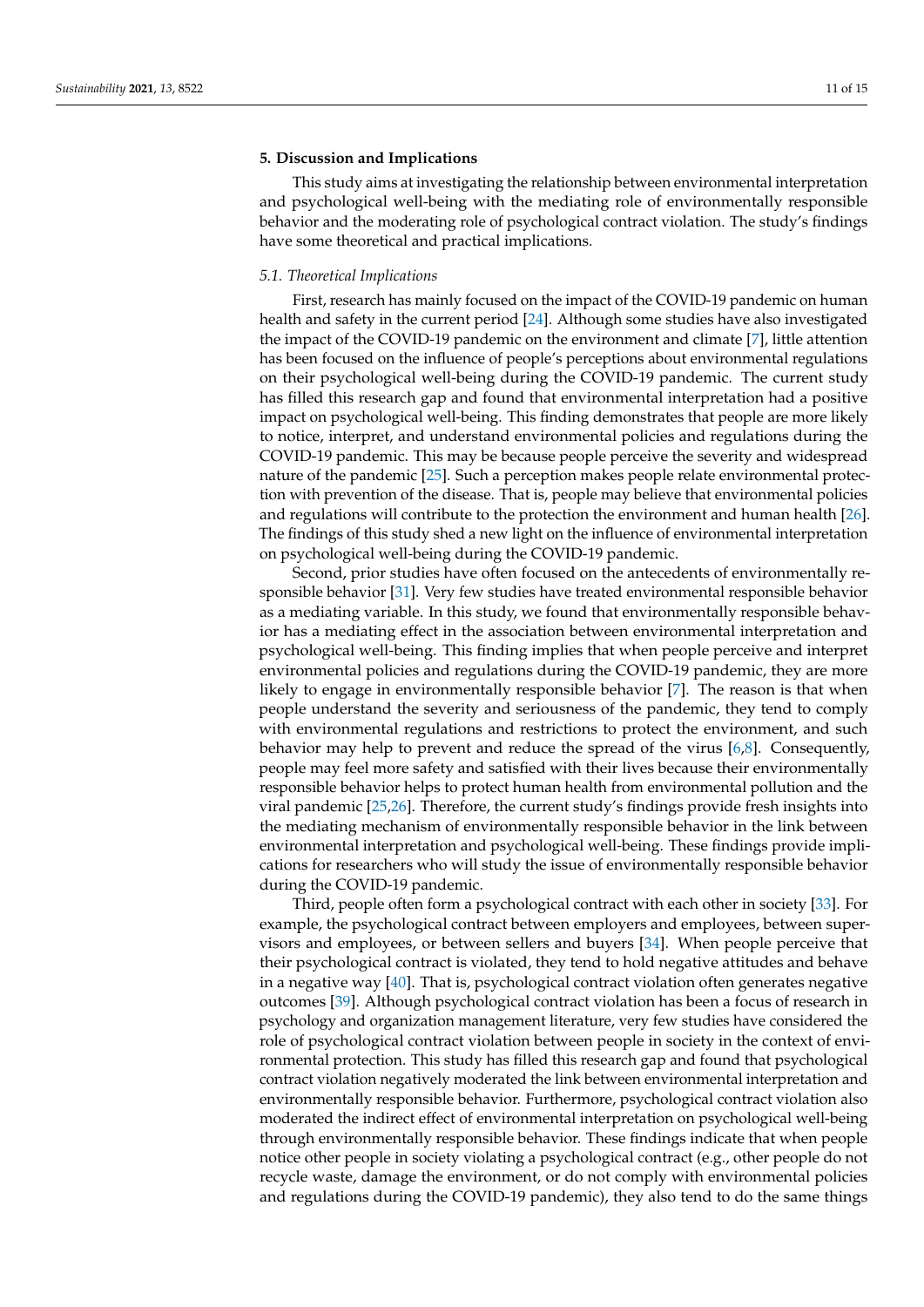and do not engage in environmentally responsible behavior [\[37,](#page-14-19)[38\]](#page-14-20). Therefore, findings of this study clarify the moderating mechanism of psychological contract violation. These findings may provide implications for scholars who want to study the role of psychological contract in environmental protection issues.

Finally, this study proposes a unique model as the direct influence of environmental interpretation on psychological well-being has not been determined in current literature. Furthermore, the mediating mechanism of environmentally responsible behavior and the moderating mechanism of psychological contract violation have also been absent in prior studies. Thus, the unique model of this study provides a comprehensive picture to advance our knowledge about the effect of people's perceptions and behavior toward environmental protection on psychological well-being during the COVID-19 pandemic. Specifically, the context of this study is China where COVID-19 occurred at the first moment of the pandemic. Findings of this study may also provide implications for researchers who will study the issue of environmentally responsible behavior in China.

#### *5.2. Practical Impliations*

This study's findings also offer implications for practitioners at both macro and micro levels. At the macro level, it is suggested that government agencies should plan and execute several environmental policies and regulations to guide residents' behavior toward protection of the environment during the COVID-19 pandemic. Specifically, government agencies should use different social media to deliver and explain their environmental policies and regulations. These policies and regulations will motivate residents to actively engage in environmentally responsible behavior. As a result, residents will experience a higher psychological well-being because they contribute to the protection of environment and human health.

At the micro level, it is suggested that individual residents should pay attention and understand environmental policies and regulations issued by governments during the COVID-19 pandemic. Individual residents should also comply with these regulations and engage in environmentally responsible behavior. Their perceptions and behavior will help to protect the environment and increase their psychological well-being during the COVID-19 pandemic.

#### <span id="page-12-0"></span>**6. Conclusions and Future Research**

This study, to the best of the researcher's knowledge, is the first attempt to examine the relationship between environmental interpretation and psychological well-being in the context of the COVID-19 pandemic, with the mediating role of environmentally responsible behavior and the moderating role of psychological contract violation. Several interesting results have been found in this study. First, environmental interpretation had a positive impact on psychological well-being. Second, environmentally responsible behavior was found to mediate the link between environmental interpretation and psychological well-being. Third, psychological contract violation had a moderating effect on the relationship between environmental interpretation and environmentally responsible behavior. Finally, psychological contract violation had a moderating effect on the indirect effect of environmental interpretation on psychological well-being via environmentally responsible behavior.

The current research, however, has several limitations that should be addressed in future studies. The disadvantage of cross-sectional data lies in its ability to reflect the causal relationships between variables. To overcome this limitation of cross-sectional data, it is suggested that future research should collect data at different points in time to validate the causal relationship between variables in this study. Furthermore, survey questionnaires often suffer from common variance bias because data are collected from respondents for all variables at the same time. This bias may distort the results of hypothesis testing in this study. Therefore, it is suggested that future research should use different methods to collect data and avoid the problem of common variance bias. In addition, several important variables have not been considered in our model. For example, people's perceptions of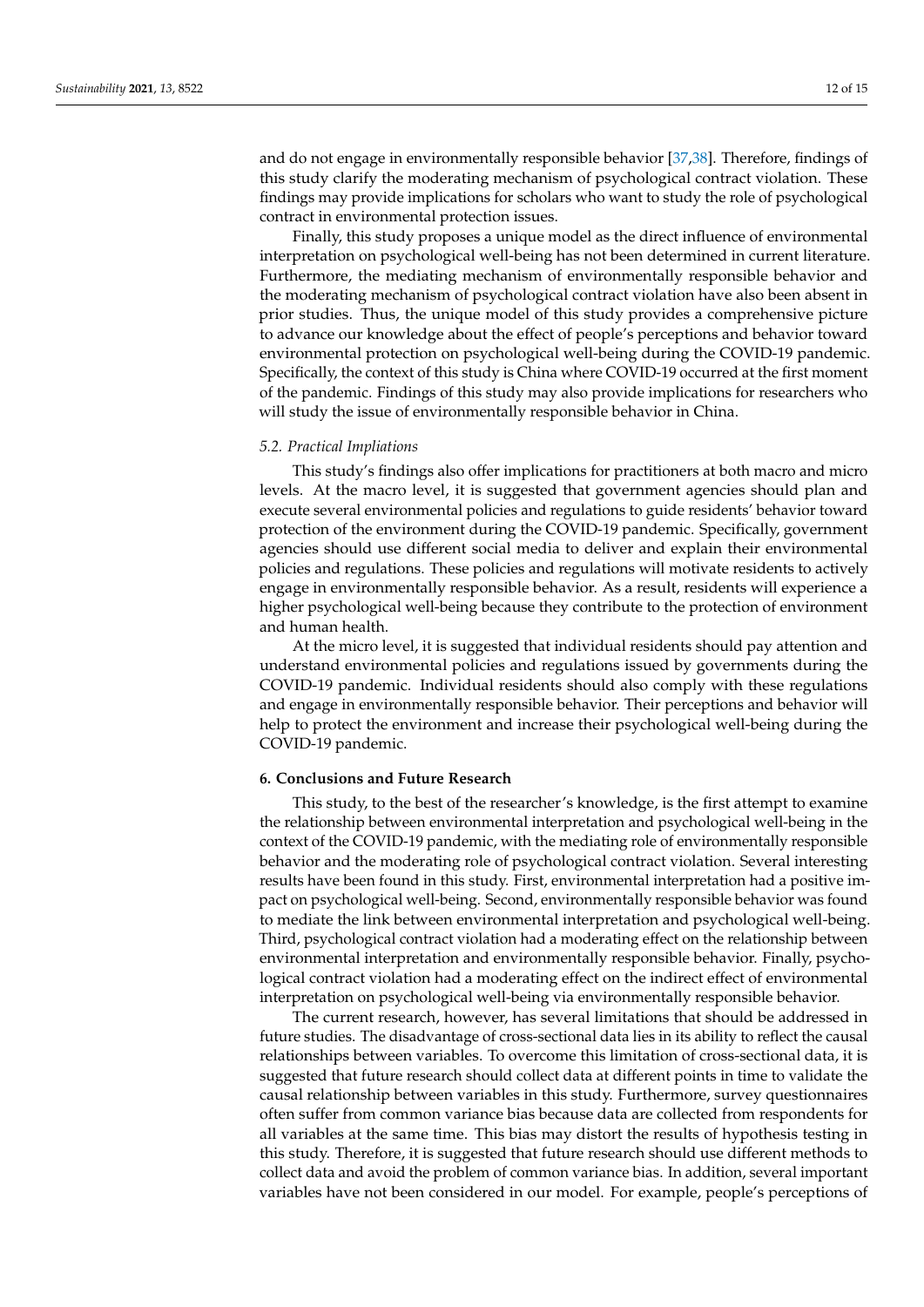environmental change, the perceived severity of the COVID-19 pandemic, psychological safety, psychological depression, etc. Future researchers should examine these variables when they study the issue of environmental protection and psychological well-being during the pandemic.

**Author Contributions:** Conceptualization, H.V.N., W.D., H.N., T.N.H.N., T.M.N.N., T.D.V., and N.N.; methodology, H.V.N., W.D., H.N., T.N.H.N., T.M.N.N., and T.D.V.; formal analysis, H.V.N., W.D., T.M.N.N., and T.D.V.; writing—original draft preparation, H.V.N., W.D., H.N., T.N.H.N., T.M.N.N., T.D.V., and N.N.; writing—review and editing, H.V.N., W.D., H.N., T.N.H.N., T.M.N.N., T.D.V., and N.N. All authors have read and agreed to the published version of the manuscript.

**Funding:** This research received no external funding.

**Institutional Review Board Statement:** The study was conducted according to the guidelines of the Declaration of Helsinki and the research policies of the researchers' affiliations.

**Informed Consent Statement:** Informed consent was obtained from all subjects involved in the study.

**Data Availability Statement:** The data presented in this study are available on request from the corresponding author.

**Acknowledgments:** The researchers sincerely thank Van Thac Dang (Shantou Business School, Shantou University, China) and the research assistants for their invaluable support during the research design and data collection.

**Conflicts of Interest:** The authors declare no conflict of interest.

#### **References**

- <span id="page-13-0"></span>1. World Health Organization. International Health Regulations. 2021. Available online: <https://www.who.int/> (accessed on 8 June 2021).
- <span id="page-13-1"></span>2. UNESCO. COVID-19 Response. 2020. Available online: <https://en.unesco.org/covid19> (accessed on 8 June 2021).
- <span id="page-13-2"></span>3. Nguyen, H.; Nguyen, H.V.; Le, N.B.; Pham, T.T.T.; Nguyen, N. Online book fairs during the COVID-19 pandemic. *Logos* **2021**, *32*, 37–43. [\[CrossRef\]](http://doi.org/10.1163/18784712-03104008)
- <span id="page-13-3"></span>4. Do, B.; Nguyen, N.; D'Souza, C.; Bui, H.D.; Nguyen, T.N.H. Strategic responses to COVID-19: The case of tour operators in Vietnam. *Tour. Hosp. Res.* **2021**, in press. [\[CrossRef\]](http://doi.org/10.1177/1467358421993902)
- <span id="page-13-4"></span>5. Marshall, B. COVID-19 reduces economic activity, which reduces pollution, which saves lives. *Global Food, Environment and Economic Dynamics*. 2020. Available online: <http://www.g-feed.com/2020/03/covid-19-reduces-economic-activity.html> (accessed on 11 May 2021).
- <span id="page-13-5"></span>6. Muhammad, S.; Long, X.; Salman, M. COVID-19 pandemic and environmental pollution: A blessing in disguise? *Sci. Total Environ.* **2020**, *728*, 138820. [\[CrossRef\]](http://doi.org/10.1016/j.scitotenv.2020.138820) [\[PubMed\]](http://www.ncbi.nlm.nih.gov/pubmed/32334164)
- <span id="page-13-14"></span>7. Berman, J.D.; Ebisu, K. Changes in US air pollution during the COVID-19 pandemic. *Sci. Total Environ.* **2020**, *739*, 139864. [\[CrossRef\]](http://doi.org/10.1016/j.scitotenv.2020.139864)
- <span id="page-13-16"></span>8. He, H.; Harris, L. The Impact of Covid-19 Pandemic on Corporate Social Responsibility and Marketing Philosophy. *J. Bus. Res.* **2020**, *116*, 176–182. [\[CrossRef\]](http://doi.org/10.1016/j.jbusres.2020.05.030) [\[PubMed\]](http://www.ncbi.nlm.nih.gov/pubmed/32457556)
- <span id="page-13-15"></span>9. Lal, P.; Kumar, A.; Kumar, S.; Kumari, S.; Saikia, P.; Dayanandan, A.; Adhikari, D.; Khan, M.L. The dark cloud with a silver lining: Assessing the impact of the SARS COVID-19 pandemic on the global environment. *Sci. Total Environ.* **2020**, *732*, 139297. [\[CrossRef\]](http://doi.org/10.1016/j.scitotenv.2020.139297) [\[PubMed\]](http://www.ncbi.nlm.nih.gov/pubmed/32408041)
- <span id="page-13-6"></span>10. Tosepu, R.; Gunawan, J.; Effendy, D.S.; Lestari, H.; Bahar, H.; Asfian, P. Correlation between weather and Covid-19 pandemic in Jakarta, Indonesia. *Sci. Total Environ.* **2020**, *725*, 138436. [\[CrossRef\]](http://doi.org/10.1016/j.scitotenv.2020.138436) [\[PubMed\]](http://www.ncbi.nlm.nih.gov/pubmed/32298883)
- <span id="page-13-7"></span>11. Wang, C.; Zhang, J.; Yu, P.; Hu, H. The theory of planned behavior as a model for understanding tourists' responsible environmental behaviors: The moderating role of environmental interpretations. *J. Clean. Prod.* **2018**, *194*, 425–434. [\[CrossRef\]](http://doi.org/10.1016/j.jclepro.2018.05.171)
- <span id="page-13-8"></span>12. Morrison, E.W.; Robinson, S.L. When employees feel betrayed: A model of how psychological contract violation develops. *Acad. Manag. Rev.* **1997**, *22*, 226–256. [\[CrossRef\]](http://doi.org/10.5465/amr.1997.9707180265)
- <span id="page-13-9"></span>13. Hall, A. Making good choices: Toward a theory of well-being in medicine. *Theor. Med. Bioeth.* **2016**, *37*, 383–400. [\[CrossRef\]](http://doi.org/10.1007/s11017-016-9378-4)
- <span id="page-13-10"></span>14. Ryff, C.D. Happiness is everything, or is it? Explorations on the meaning of psychological well-being. *J. Personal. Soc. Psychol.* **1989**, *57*, 1069. [\[CrossRef\]](http://doi.org/10.1037/0022-3514.57.6.1069)
- <span id="page-13-11"></span>15. Diener, E. Subjective well-being. *Psychol. Bull.* **1984**, *95*, 542–575. [\[CrossRef\]](http://doi.org/10.1037/0033-2909.95.3.542) [\[PubMed\]](http://www.ncbi.nlm.nih.gov/pubmed/6399758)
- <span id="page-13-12"></span>16. Lyubomirsky, S.; Lepper, H.S. A measure of subjective happiness: Preliminary reliability and construct validation. *Soc. Indic. Res.* **1999**, *46*, 137–155. [\[CrossRef\]](http://doi.org/10.1023/A:1006824100041)
- <span id="page-13-13"></span>17. Castellacci, F.; Tveito, V. Internet use and well-being: A survey and a theoretical framework. *Res. Policy* **2018**, *47*, 308–325. [\[CrossRef\]](http://doi.org/10.1016/j.respol.2017.11.007)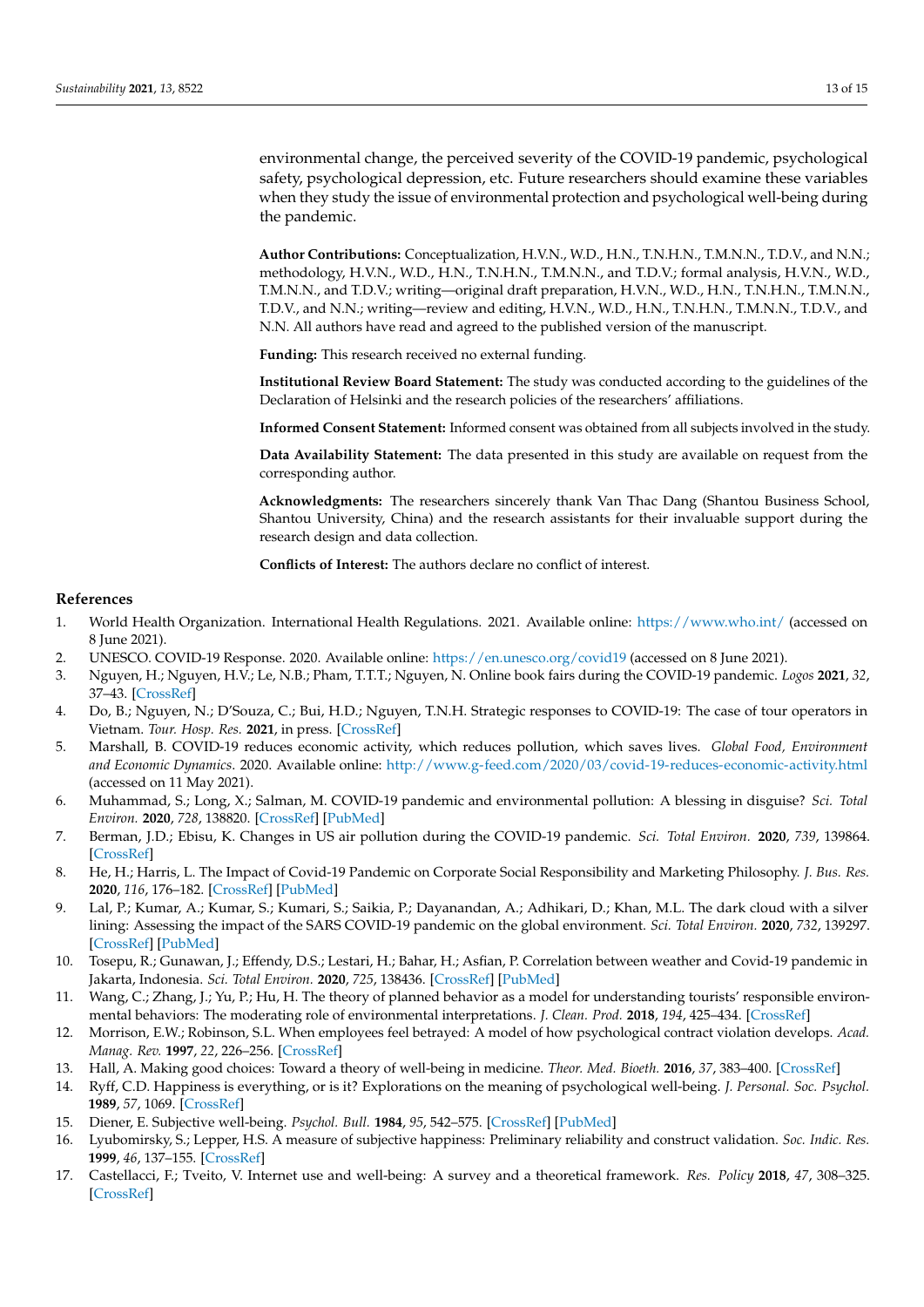- <span id="page-14-0"></span>18. Ishii, K. Online communication with strong ties and subjective well-being in Japan. *Comput. Hum. Behav.* **2017**, *66*, 129–137. [\[CrossRef\]](http://doi.org/10.1016/j.chb.2016.09.033)
- <span id="page-14-1"></span>19. Kuykendall, L.; Lei, X.; Tay, L.; Cheung, H.K.; Kolze, M.; Lindsey, A.; Silvers, M.; Engelsted, L. Subjective quality of leisure & worker well-being: Validating measures & testing theory. *J. Vocat. Behav.* **2017**, *103*, 14–40.
- <span id="page-14-2"></span>20. Chen, W.; Fan, C.Y.; Liu, Q.X.; Zhou, Z.K.; Xie, X.C. Passive social network site use and subjective well-being: A moderated mediation model. *Comput. Hum. Behav.* **2016**, *64*, 507–514. [\[CrossRef\]](http://doi.org/10.1016/j.chb.2016.04.038)
- <span id="page-14-3"></span>21. Li, J.; Lepp, A.; Barkley, J.E. Locus of control and cell phone use: Implications for sleep quality, academic performance, and subjective well-being. *Comput. Hum. Behav.* **2015**, *52*, 450–457. [\[CrossRef\]](http://doi.org/10.1016/j.chb.2015.06.021)
- <span id="page-14-4"></span>22. Yoon, S.J. Does social capital affect SNS usage? A look at the roles of subjective well-being and social identity. *Comput. Hum. Behav.* **2014**, *41*, 295–303. [\[CrossRef\]](http://doi.org/10.1016/j.chb.2014.09.043)
- <span id="page-14-5"></span>23. Li, C.; Shi, X.; Dang, J. Online communication and subjective well-being in Chinese college students: The mediating role of shyness and social self-efficacy. *Comput. Hum. Behav.* **2014**, *34*, 89–95. [\[CrossRef\]](http://doi.org/10.1016/j.chb.2014.01.032)
- <span id="page-14-6"></span>24. Atalan, A. Is the lockdown important to prevent the COVID-9 pandemic? Effects on psychology, environment and economyperspective. *Ann. Med. Surg.* **2020**, in press. [\[CrossRef\]](http://doi.org/10.1016/j.amsu.2020.06.010) [\[PubMed\]](http://www.ncbi.nlm.nih.gov/pubmed/32562476)
- <span id="page-14-7"></span>25. Kang, J.; Jang, Y.Y.; Kim, J.; Han, S.H.; Lee, K.R.; Kim, M.; Eom, J.S. South Korea's Reponses to Stop the COVID-19 Pandemic. *Am. J. Infect. Control* **2020**, in press. [\[CrossRef\]](http://doi.org/10.1016/j.ajic.2020.06.003) [\[PubMed\]](http://www.ncbi.nlm.nih.gov/pubmed/32522606)
- <span id="page-14-8"></span>26. Elavarasan, R.M.; Pugazhendhi, R. Restructured society and environment: A review on potential technological strategies to control the COVID-19 pandemic. *Sci. Total Environ.* **2020**, *725*, 138858. [\[CrossRef\]](http://doi.org/10.1016/j.scitotenv.2020.138858) [\[PubMed\]](http://www.ncbi.nlm.nih.gov/pubmed/32336562)
- <span id="page-14-9"></span>27. Su, L.; Huang, S.S.; Pearce, J. How does destination social responsibility contribute to environmentally responsible behaviour? A destination resident perspective. *J. Bus. Res.* **2018**, *86*, 179–189. [\[CrossRef\]](http://doi.org/10.1016/j.jbusres.2018.02.011)
- <span id="page-14-10"></span>28. He, X.; Hu, D.; Swanson, S.R.; Su, L.; Chen, X. Destination perceptions, relationship quality, and tourist environmentally responsible behavior. *Tour. Manag. Perspect.* **2018**, *28*, 93–104. [\[CrossRef\]](http://doi.org/10.1016/j.tmp.2018.08.001)
- <span id="page-14-11"></span>29. Lee, T.H. How recreation involvement, place attachment and conservation commitment affect environmentally responsible behavior. *J. Sustain. Tour.* **2011**, *19*, 895–915. [\[CrossRef\]](http://doi.org/10.1080/09669582.2011.570345)
- <span id="page-14-12"></span>30. Thapa, B. The mediation effect of outdoor recreation participation on environmental attitude-behavior correspondence. *J. Environ. Educ.* **2010**, *41*, 133–150. [\[CrossRef\]](http://doi.org/10.1080/00958960903439989)
- <span id="page-14-13"></span>31. Nguyen, Q.A.; Hens, L.; Nguyen, N.; MacAlister, C.; Lebel, L. Explaining intentions by Vietnamese schoolchildren to adopt pro-environmental behaviors in response to climate change using theories of persuasive communication. *Environ. Manag.* **2020**, *66*, 845–857. [\[CrossRef\]](http://doi.org/10.1007/s00267-020-01334-0) [\[PubMed\]](http://www.ncbi.nlm.nih.gov/pubmed/32686001)
- <span id="page-14-14"></span>32. Robinson, S.L.; Morrison, E.W. The development of psychological contract breach and violation: A longitudinal study. *J. Organ. Behav.* **2000**, *21*, 525–546. [\[CrossRef\]](http://doi.org/10.1002/1099-1379(200008)21:5<525::AID-JOB40>3.0.CO;2-T)
- <span id="page-14-15"></span>33. Malhotra, N.; Sahadev, S.; Purani, K. Psychological contract violation and customer intention to reuse online retailers: Exploring mediating and moderating mechanisms. *J. Bus. Res.* **2017**, *75*, 17–28. [\[CrossRef\]](http://doi.org/10.1016/j.jbusres.2017.01.013)
- <span id="page-14-16"></span>34. Rousseau, D.M.; Tijoriwala, S.A. Assessing psychological contracts: Issues, alternatives and measures. *J. Organ. Behav. Int. J. Ind. Occup. Organ. Psychol. Behav.* **1998**, *19*, 679–695. [\[CrossRef\]](http://doi.org/10.1002/(SICI)1099-1379(1998)19:1+<679::AID-JOB971>3.0.CO;2-N)
- <span id="page-14-17"></span>35. Theotokis, A.; Pramatari, K.; Tsiros, M. Effects of expiration date-based pricing on brand image perceptions. *J. Retail.* **2012**, *88*, 72–87. [\[CrossRef\]](http://doi.org/10.1016/j.jretai.2011.06.003)
- <span id="page-14-18"></span>36. Knights, J.A.; Kennedy, B.J. Psychological contract violation: Impacts on job satisfaction and organizational commitment among Australian senior public servants. *Appl. HRM Res.* **2005**, *10*, 57–72.
- <span id="page-14-19"></span>37. Coyle-Shapiro, J.; Kessler, I. The Psychological Contract in the UK Public Sector: Employer and Employee Obligations and Contract Fulfilment. In *Academy of Management Proceedings*; Academy of Management: Briarcliff Manor, NY, USA, 1998; Volume 1998, pp. A1–A7.
- <span id="page-14-20"></span>38. Peng, K.Z.; Wong, C.S.; Song, J.L. How do Chinese employees react to psychological contract violation? *J. World Bus.* **2016**, *51*, 815–825. [\[CrossRef\]](http://doi.org/10.1016/j.jwb.2016.07.012)
- <span id="page-14-21"></span>39. Arasli, H.; Arici, H.E.; Çakmakoğlu Arici, N. Workplace favouritism, psychological contract violation and turnover intention: Moderating roles of authentic leadership and job insecurity climate. *Ger. J. Hum. Resour. Manag.* **2019**, *33*, 197–222. [\[CrossRef\]](http://doi.org/10.1177/2397002219839896)
- <span id="page-14-22"></span>40. Duran, F.; Bishopp, D.; Woodhams, J. Relationships between psychological contract violation, stress and well-being in firefighters. *Int. J. Workplace Health Manag.* **2019**, *12*, 120–133. [\[CrossRef\]](http://doi.org/10.1108/IJWHM-09-2018-0114)
- <span id="page-14-23"></span>41. Hammer, B.; Zhang, T.; Shadbad, F.N.; Agrawal, R. Psychological Contract Violation and Sharing Intention on Facebook. In Proceedings of the 52nd Hawaii International Conference on System Sciences, Grand Wailea, Maui, HI, USA, 8–11 January 2019.
- <span id="page-14-24"></span>42. Ha, J.; Park, K.; Park, J. Which restaurant should I choose? Herd behavior in the restaurant industry. *J. Foodserv. Bus. Res.* **2016**, *19*, 396–412. [\[CrossRef\]](http://doi.org/10.1080/15378020.2016.1185873)
- <span id="page-14-25"></span>43. Litimi, H. Herd behavior in the French stock market. *Rev. Account. Financ.* **2017**, *16*, 497–515. [\[CrossRef\]](http://doi.org/10.1108/RAF-11-2016-0188)
- <span id="page-14-26"></span>44. Jiang, X.; Du, P. Analysis of homebuyers' conformity behavior based on herd effect. *Manag. Eng.* **2016**, *22*, 89.
- <span id="page-14-27"></span>45. Lin, S.Q. The influence of litter on recreation experience environmental perception approach in Sun-moon Lake. *Outdoor Recreat. Res.* **1990**, *3*, 17–30.
- <span id="page-14-28"></span>46. Cheng, T.-M.; Wu, H.C.; Huang, L.-M. The influence of place attachment on the relationship between destination attractiveness and environmentally responsible behavior for island tourism in Penghu, Taiwan. *J. Sustain. Tour.* **2013**, *21*, 1166–1187. [\[CrossRef\]](http://doi.org/10.1080/09669582.2012.750329)